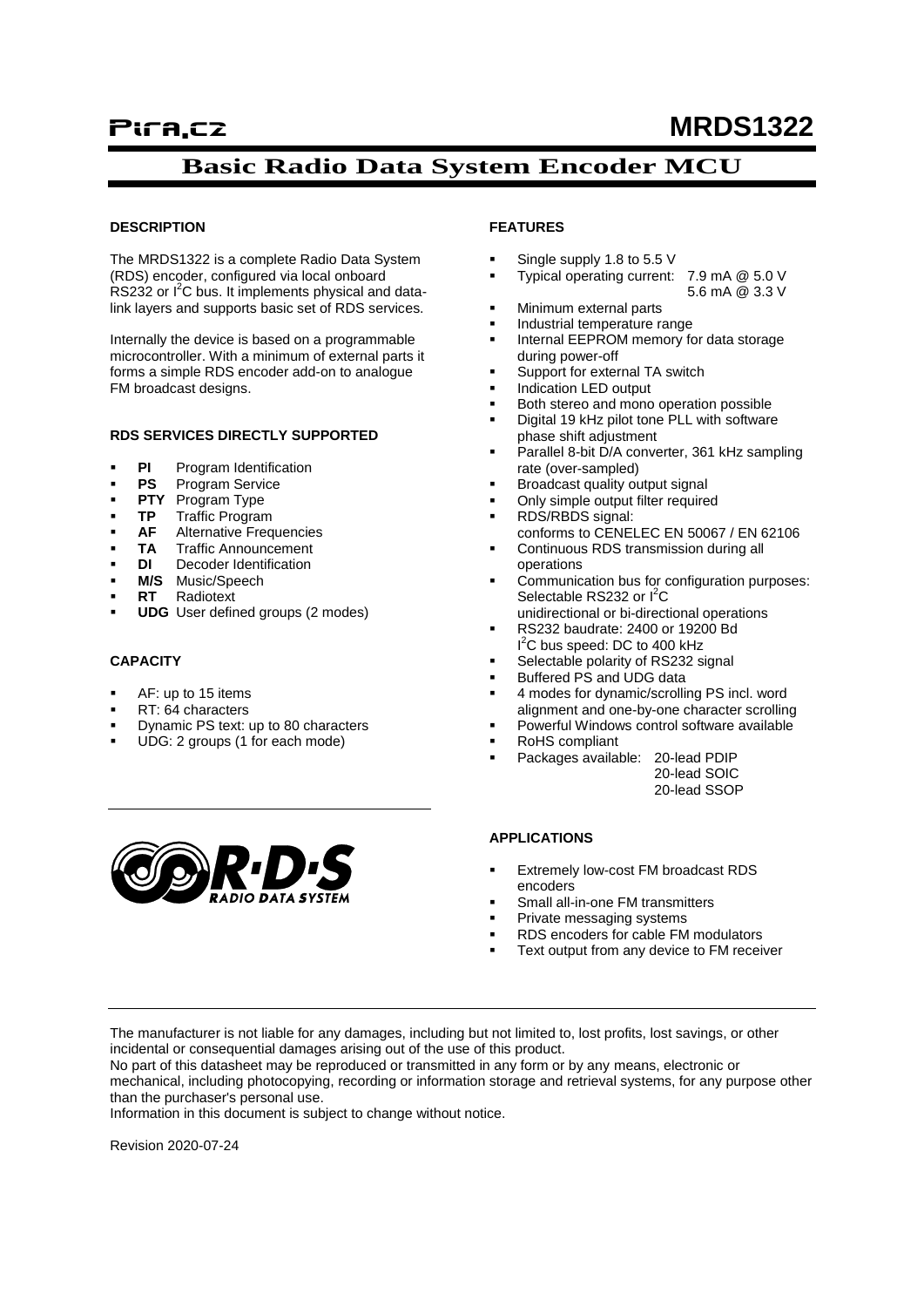## **TABLE OF CONTENTS**

| 1            |                                                      |  |
|--------------|------------------------------------------------------|--|
| $\mathbf{2}$ |                                                      |  |
|              | 2.1                                                  |  |
| 3            | 3.1<br>3.2<br>3.3<br>3.4<br>3.5<br>3.6<br>3.7<br>3.8 |  |
| 4            |                                                      |  |
|              | 4.1                                                  |  |
| 5            | 5.1<br>5.2<br>5.3<br>5.4<br>5.5<br>5.6<br>5.7        |  |
| 6            | 6.1<br>6.2<br>6.3<br>6.4<br>6.5                      |  |
| 7            |                                                      |  |
| 8            | 8.1<br>8.2<br>8.3                                    |  |
| 9            |                                                      |  |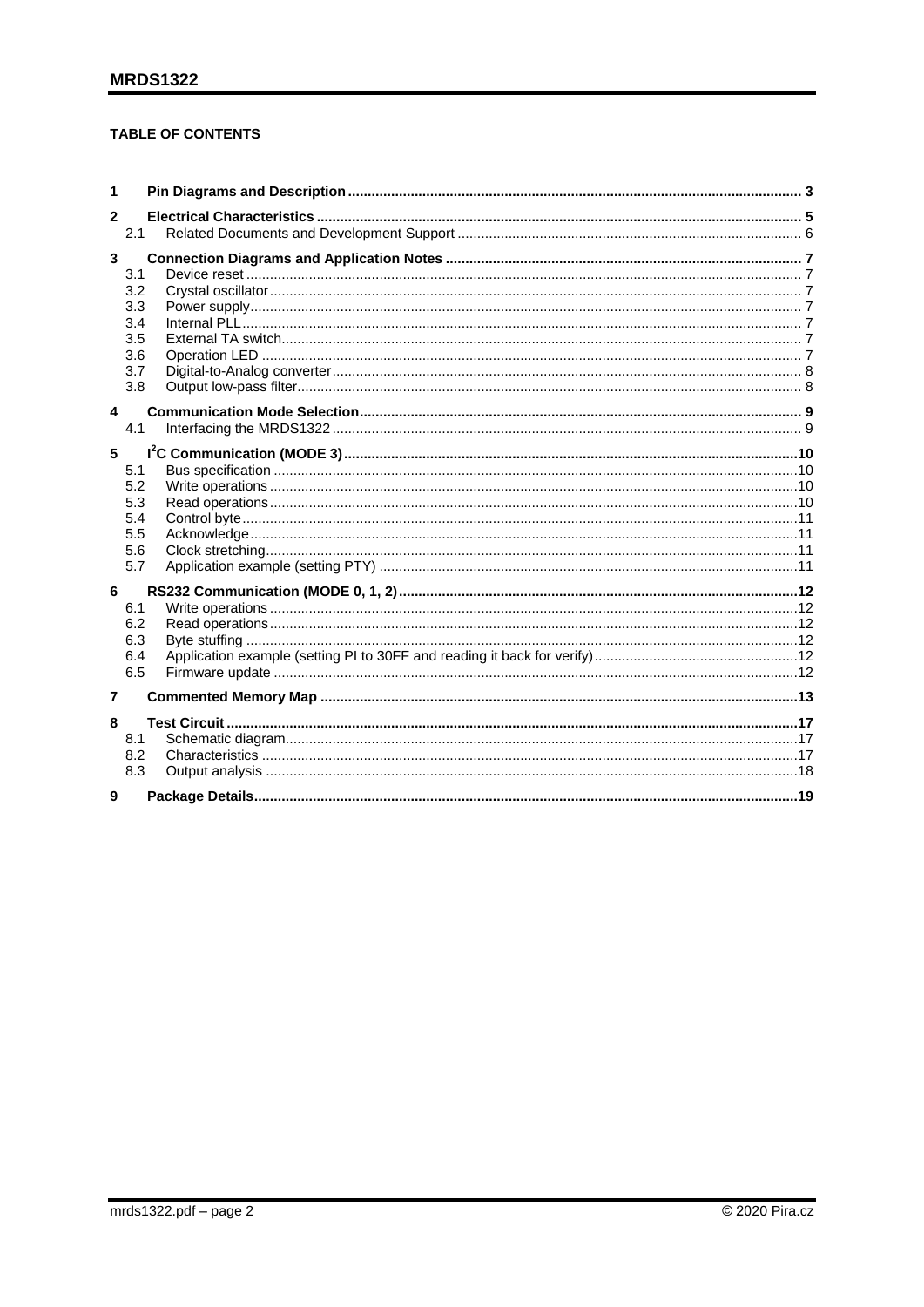## <span id="page-2-0"></span>**1 PIN DIAGRAMS AND DESCRIPTION**



\* Valid for RS232 mode / \*\* valid for  $I^2C$  mode.

| Pin name      | <b>Description</b>                                                                                                                                                                                                                                                                                                                                                                               | Internal<br>weak pull-up |
|---------------|--------------------------------------------------------------------------------------------------------------------------------------------------------------------------------------------------------------------------------------------------------------------------------------------------------------------------------------------------------------------------------------------------|--------------------------|
| <b>/RESET</b> | Device reset<br>Logical low on this pin holds the device in reset state.<br>If the reset function is not required, connect this pin to $V_{DD}$ through a<br>resistor.                                                                                                                                                                                                                           |                          |
| /SYNC         | Pilot sync. switch<br>Drive this pin low to confirm the pilot tone validity and to enable internal<br>pilot PLL assuring stable phase relation between pilot tone and RDS<br>sub-carrier.<br>If the pilot sync. function is not required (mono or low power<br>broadcast), leave this pin unconnected or connect it to $V_{DD}$ through a<br>resistor, so internal clock reference will be used. |                          |
| <b>PILOT</b>  | <b>Pilot tone input</b><br>Optional 19 kHz pilot tone input for the synchronization purpose.<br>If pilot tone is not available or does not meet the specifications<br>required, the /SYNC pin should be driven high.                                                                                                                                                                             |                          |
| TA            | <b>TA switch</b><br>RDS Traffic Announcement (TA) flag control.<br>If the TA external switching function is not required, leave this pin<br>unconnected.                                                                                                                                                                                                                                         |                          |
| Vnn           | <b>Positive supply</b><br>Apply $V_{DD}$ power supply voltage to this pin.<br>Decoupling capacitor is required on V <sub>DD</sub> and V <sub>SS</sub> pins. A 100 nF 10-<br>50V ceramic capacitor is recommended. The decoupling capacitor<br>should be placed as close to the pins as possible.                                                                                                 |                          |
| <b>Vss</b>    | <b>Ground reference</b>                                                                                                                                                                                                                                                                                                                                                                          |                          |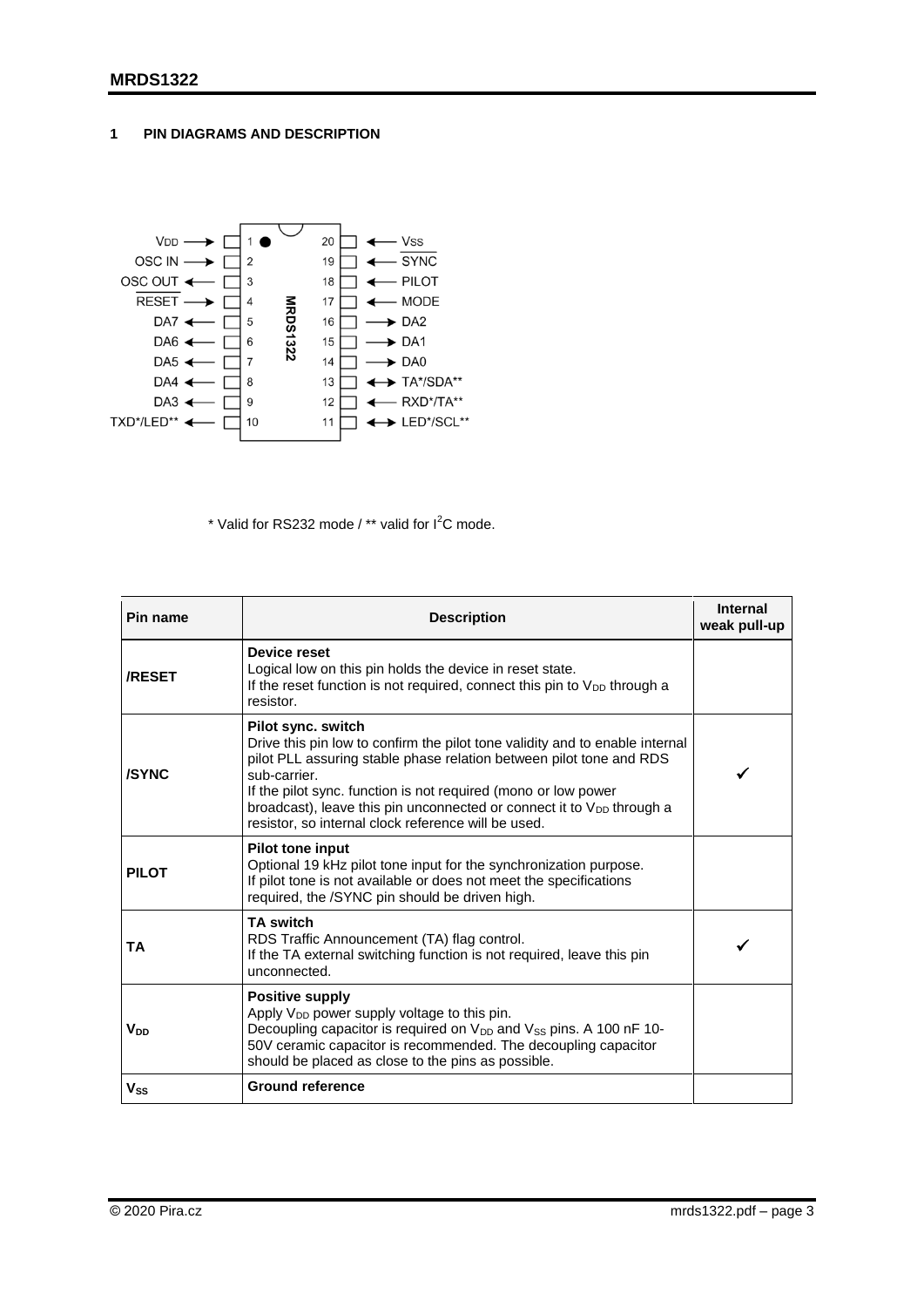| <b>OSC IN</b>  | <b>Crystal oscillator input</b><br>Tie to 4.332 MHz crystal pin.                                                                                                                                                                    |  |
|----------------|-------------------------------------------------------------------------------------------------------------------------------------------------------------------------------------------------------------------------------------|--|
| <b>OSC OUT</b> | <b>Crystal oscillator output</b><br>Tie to 4.332 MHz crystal pin.<br>Can be used for clocking another device on the board.                                                                                                          |  |
| <b>LED</b>     | <b>Operation LED</b><br>Connect an indication LED (+) through a resistor or leave<br>unconnected.                                                                                                                                   |  |
| <b>MODE</b>    | <b>Communication mode</b><br>The MODE pin selects the communication mode. This pin is read by<br>the device on power-up or after reset. Thus the MODE selection will<br>not take effect until the next reset or power off-on cycle. |  |
| <b>SCL</b>     | I <sup>2</sup> C serial clock output<br>Open-drain terminal, external 2k pull-up resistor is required.                                                                                                                              |  |
| <b>SDA</b>     | I <sup>2</sup> C serial data input/output<br>Open-drain terminal, external 2k pull-up resistor is required.                                                                                                                         |  |
| <b>TXD</b>     | Serial port transmit data<br>Serial RS-232 port transmit data output. Baud rate and signal polarity<br>is selectable via the pin MODE.                                                                                              |  |
| <b>RXD</b>     | Serial port receive data<br>Serial RS-232 port receive data input. Baud rate and signal polarity is<br>selectable via the pin MODE.                                                                                                 |  |
| DA0-DA7        | D/A Converter bit 0 to 7<br>These pins together form a driving signal for the parallel D/A converter.                                                                                                                               |  |



**Figure 1.1** – Internal logical structure (simplified)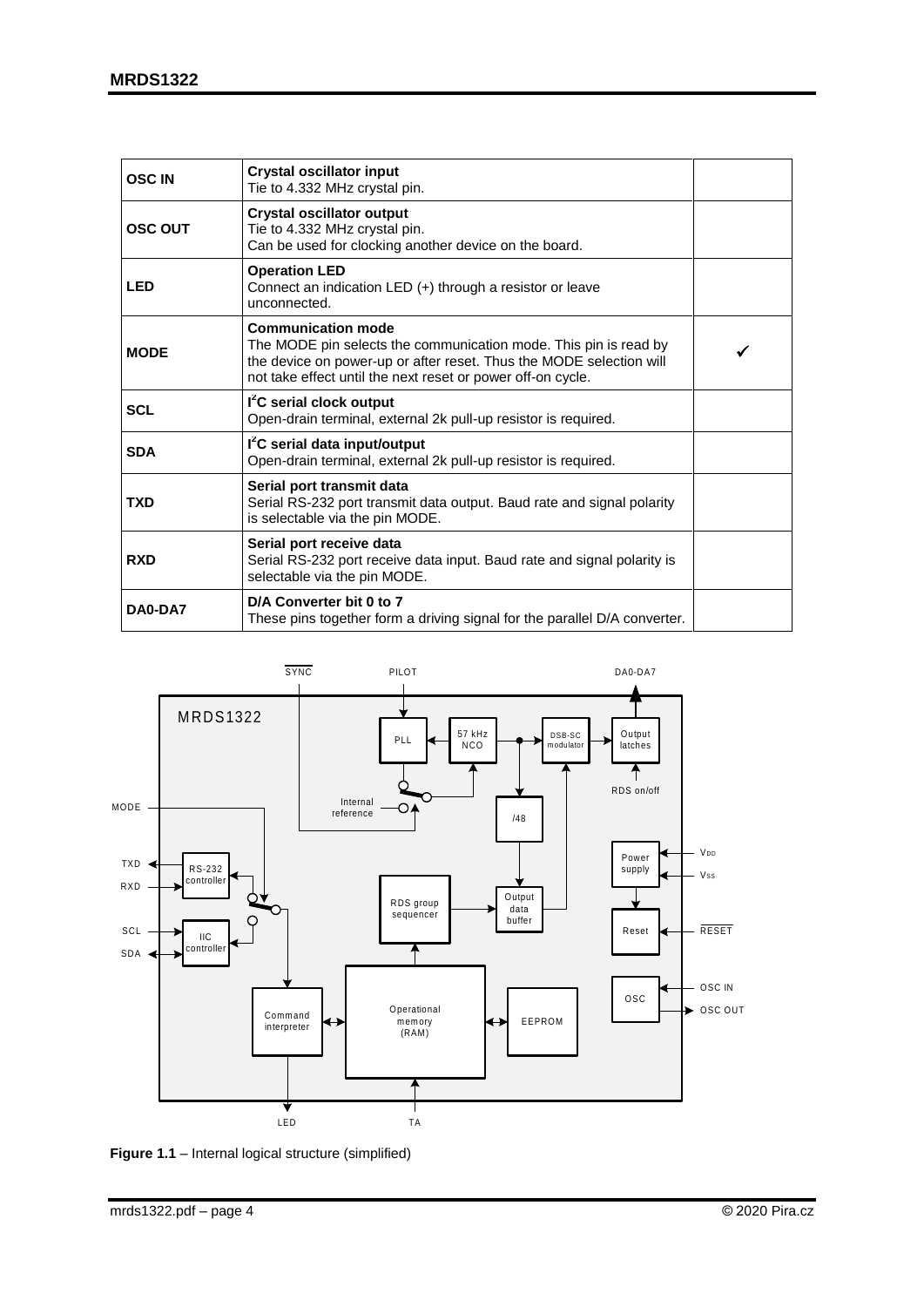## <span id="page-4-0"></span>**2 ELECTRICAL CHARACTERISTICS**

#### **Maximum Ratings**

Stresses above those listed under "Maximum Ratings" may cause permanent damage to the device.

| <b>Symbol</b>                    | <b>Parameter</b>                         | Min.                     | Typ.                     | Max.                     | Unit       | <b>Conditions</b>                    |
|----------------------------------|------------------------------------------|--------------------------|--------------------------|--------------------------|------------|--------------------------------------|
| V <sub>DD</sub>                  | Supply voltage                           | 1.8                      |                          | 5.5                      | $\vee$     |                                      |
| $E_D$                            | <b>EEPROM Endurance</b>                  | $\overline{\phantom{m}}$ | 1M                       | $\overline{\phantom{0}}$ | E/W        | -40 °C to +85 °C                     |
| Fosc                             | <b>Oscillator Frequency</b>              | $-0.01%$                 | 4.332                    | $+0.01%$                 | <b>MHz</b> | * Note 1                             |
| $F_S$                            | D/A Converter sampling<br>rate           |                          | 361                      |                          | kHz        |                                      |
| LPILOT                           | Pilot tone level                         | 150                      | $\overline{\phantom{a}}$ | $V_{DD} - V_{SS}$        | mV pp      | Stereo transmission                  |
| <b>B</b> <sub>PLL</sub>          | PLL capture range                        | ٠                        | 8                        | ۰                        | Hz         |                                      |
|                                  |                                          |                          |                          | 1100                     |            | Mode 0, 1, 2                         |
| T <sub>PU</sub>                  | Power-up delay                           |                          |                          | 140                      | ms         | Mode 3                               |
|                                  | $I2C$ clock frequency                    | 0                        |                          | 400                      | kHz        | Master supports clock<br>stretching. |
| FCLK                             |                                          |                          |                          | 20                       |            | Master ignores clock<br>stretching.  |
| T <sub>HIGH</sub>                | $I2C$ clock high time                    | 600                      | ÷,                       | $\overline{\phantom{0}}$ | ns         |                                      |
| <b>T</b> <sub>LOW</sub>          | $I2C$ clock low time                     | 1300                     |                          |                          | ns         |                                      |
| T <sub>HD</sub> /T <sub>SU</sub> | $I2C$ hold/setup time                    | 600                      | ÷,                       | -                        | ns         |                                      |
| T <sub>HD:DAT</sub>              | I <sup>2</sup> C data input hold time    | $\Omega$                 | $\blacksquare$           |                          | ns         |                                      |
| T <sub>SU:DAT</sub>              | $I2C$ data input setup time              | 100                      | ÷,                       | $\overline{\phantom{0}}$ | ns         |                                      |
| <b>TAA</b>                       | I <sup>2</sup> C output valid from clock | $\blacksquare$           | $\overline{\phantom{a}}$ | 3500                     | ns         |                                      |
|                                  | $I2C$ bus free time                      | 2400                     | ÷,                       | $\overline{\phantom{0}}$ | μs         |                                      |
| T <sub>BUF</sub>                 |                                          | 1000                     |                          |                          | ms         | EEPROM store cmd.                    |

\* Note 1:

The crystal must oscillate on 4.332 MHz with tolerance of +/- 0.01 %. Depending on the crystal characteristics, the parallel capacitors (see section 3.2) may require change of their value for entire production batch. This should be tested on a sample before mass assembly.

The crystal frequency offset can be also read by a counter on the MRDS1322 pin 5 with the /SYNC pin left unconnected. The frequency read must be 57 kHz +/- 6 Hz.

Recommended crystal type is Auris **Q- 4,332000M-HC49US-F-30-30-D-16** or equivalent.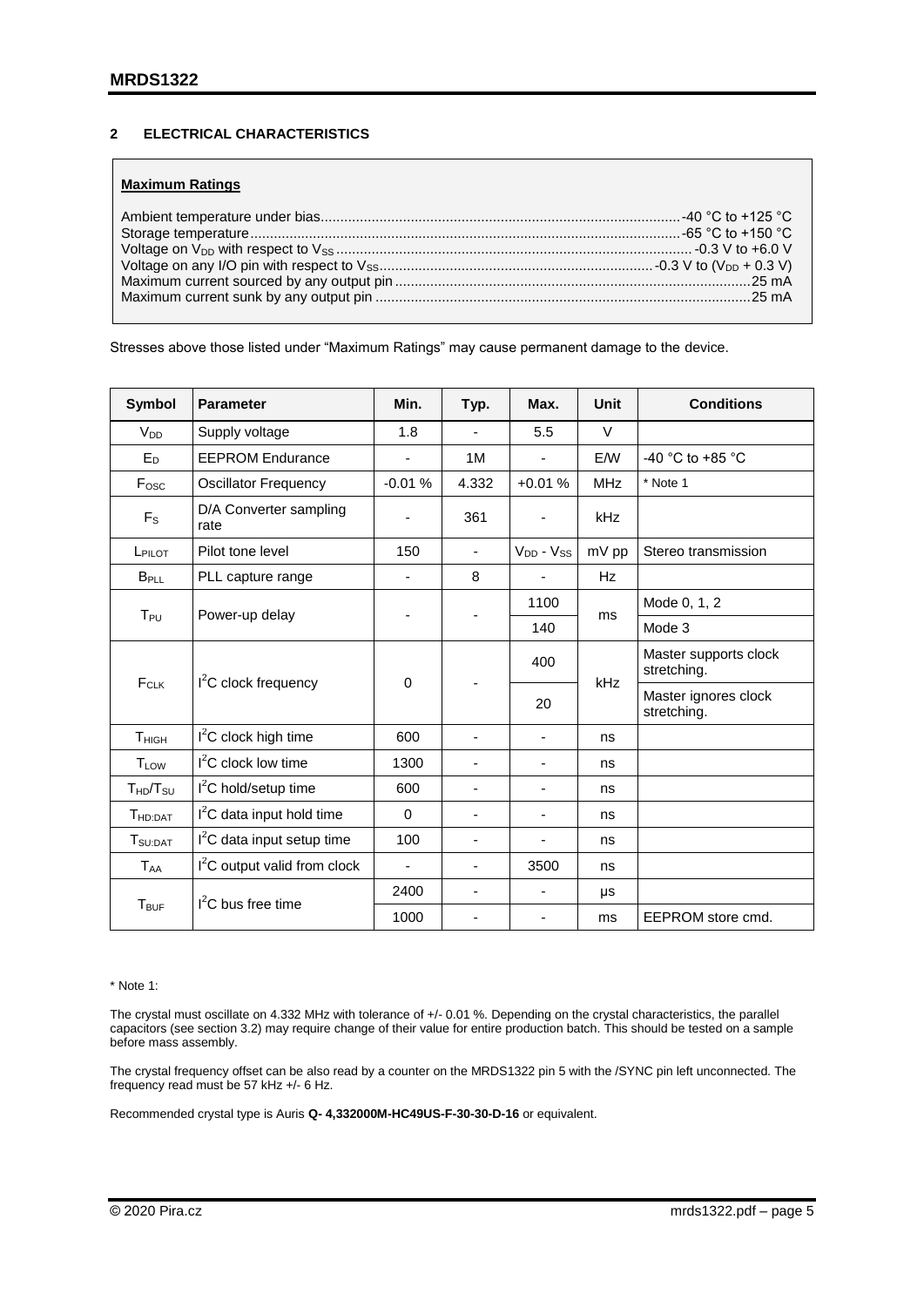

**Figure 2.1** – I<sup>2</sup>C bus timing

## **Supply Current (25 °C)**

| Supply voltage | 2.0V               | 3.3V               | 5.0V     |
|----------------|--------------------|--------------------|----------|
| Operating      | $3.6 \text{ mA}$   | 5.6 mA             | 7.9 mA   |
| Subcarrier off | 2.0 <sub>m</sub> A | $3.7 \text{ mA}$   | 4.0 mA   |
| Held in Reset  | 0.5 <sub>m</sub> A | 0.9 <sub>m</sub> A | 1.1 $mA$ |

#### <span id="page-5-0"></span>**2.1 Related Documents, Software and Development Support**

Technical support is available through the web site at: http://pira.cz/rds/

The web site contains the following information: data sheets, application notes, sample programs, design resources, user's guides, latest software releases incl. Windows control software (TinyRDS, Magic RDS 4), Frequently Asked Questions (FAQ), online shop, online forum.

The most important links are listed below:

- FAQ: http://pira.cz/rds/show.asp?art=rds\_encoder\_support
- MicroRDS encoder & Windows control software: http://pira.cz/rds/show.asp?art=micrords\_encoder
- MicroRDS Encoder User Guide: http://pira.cz/rds/micrords.pdf
- Software development resource: http://pira.cz/rds/show.asp?art=micrords\_development
- Pira.cz online shop: http://pira.cz/shop/

The MicroRDS encoder is based on the MRDS1322 chip. It is a sample design which implements everything needed to experience the MRDS1322 device.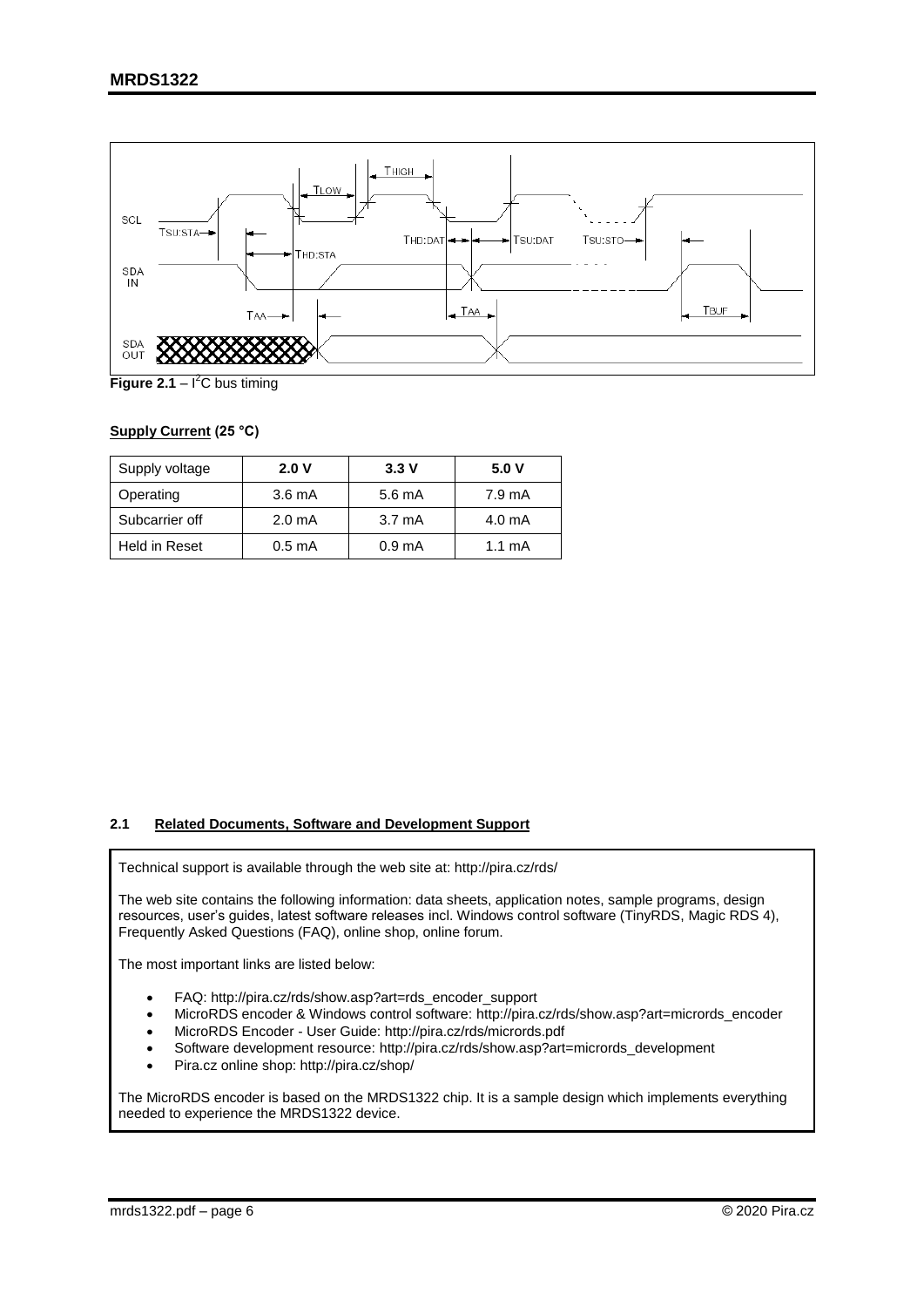#### <span id="page-6-0"></span>**3 CONNECTION DIAGRAMS AND APPLICATION NOTES**

#### <span id="page-6-1"></span>**3.1 Device reset**

A reset is generated by holding the /RESET pin low. The device has a noise filter in the reset path which detects and ignores small pulses.

A reset pulse is generated on-chip whenever  $V_{DD}$ rises above a certain threshold. This allows the device to start in the initialized state when  $V_{DD}$  is adequate for operation.

To take advantage of this feature, tie the /RESET pin through a resistor (1k to 10k) to  $V_{DD}$ . This will eliminate external RC components usually needed to create a reset delay.



**Figure 3.1** – Device reset.

When the device starts normal operation (i.e., exits the reset condition), device operating parameters (voltage, temperature, etc.) must be met to ensure operation. If these conditions are not met, the device must be held in reset until the operating conditions are met.

#### <span id="page-6-2"></span>**3.2 Crystal oscillator**



**Figure 3.2** – Crystal oscillator.

#### <span id="page-6-3"></span>**3.3 Power supply**

The power supply must be bypassed close to the device with a 100 nF ceramic capacitor. The device can operate within wide power supply voltage range (see the Electrical Specifications). The output RDS level varies proportionally to the supply voltage.

#### <span id="page-6-4"></span>**3.4 Internal PLL**

The MRDS1322 includes an internal phase locked loop, which synchronises the RDS subcarrier with

19 kHz pilot tone in case of stereo broadcast. Parameters of the PLL are controlled by software.

Pilot tone is tied to the PILOT input pin. This pin includes an internal comparator with a threshold voltage of  $V_{DD}/2$ . Thus a pilot in TTL levels may be connected directly. For sine wave the DC component must be fixed at  $V_{DD}/2$  using two resistors and coupling capacitor (figure 3.3).

The PLL is active if the /SYNC pin is driven low. This configuration makes easy to connect commonly available clock recovery circuits (LM567) if the pilot tone needs to be filtered from MPX signal.

The PLL should be permanently disabled (in case of mono transmission or if that function is not required) by leaving the /SYNC pin unconnected or connecting it to  $V_{DD}$  (directly or through a resistor).



**Figure 3.3** – Pilot input.

#### <span id="page-6-5"></span>**3.5 External TA switch**

The external TA switch can set the Traffic Announcement flag to 1 if TP flag is on (1). The TA flag is set to 1 if the TA input is driven low. This can be done using simple mechanical switch (figure 3.4) or any logic circuit.

Where the external TA switch feature is not required, the TA pin may be left unconnected.



**Figure 3.4** – TA and LED connection.

#### <span id="page-6-6"></span>**3.6 Operation LED**

The LED indicates that the device is in operation. It blinks approx. once per second. It also indicates that data are being received through the communication interface (RS232 or I<sup>2</sup>C bus).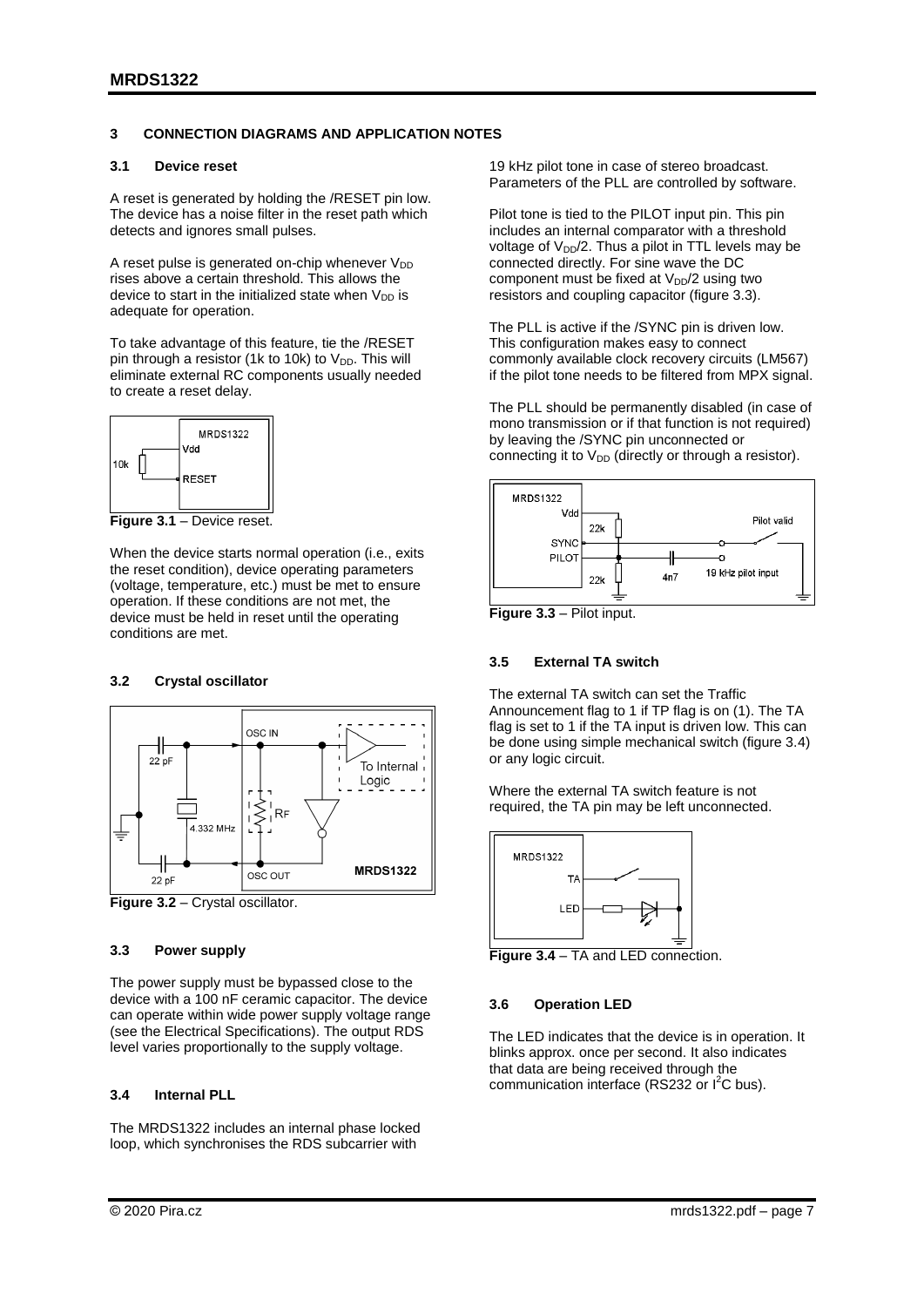#### <span id="page-7-0"></span>**3.7 Digital-to-Analog converter**

The MRDS1322 uses parallel 8-bit D/A converter with over-sampling technique to generate the RDS signal modulated at 57 kHz subcarrier. Digital data provided on DAx pins can be directly formed into analogue output signal using an extremely low-cost resistor network.

Figure 3.7 shows a simple 6-bit D/A converter using six of binary weighted resistors. It contains one resistor for each bit of the DAC connected to a summing point. It's possible to add seventh resistor (62k) and form a 7-bit DAC.



**Figure 3.7** – 6 (or 7) -bit D/A converter network.



Figure 3.8 shows accurate 8-bit DAC using R/2R resistor network. It's a binary weighted DAC that creates each value with a repeating structure of 2 resistor values, R and R times two. This is an optimal DAC for this device.

**Figure 3.8** – 8-bit D/A converter R/2R network.

Below is a table showing typical values accomplished with each DAC type. The values are measured in baseband on FM transmitter input. 0 dBc corresponds to the RDS signal main spectral component at 57 kHz. 0 dB corresponds to 75 kHz peak FM deviation; peak deviation caused by RDS: 3.4 kHz.

| <b>Parameter</b>               | 6-bit                | 7-bit                | 8-bit R/2R           |
|--------------------------------|----------------------|----------------------|----------------------|
| 57 kHz output signal bandwidth | +/- 2.4 kHz (43 dBc) | +/- 2.4 kHz (45 dBc) | +/- 2.4 kHz (50 dBc) |
| Spurious suppression           | > 74 dB              | > 80 dB              | > 90 dB              |

Note: Typical signal-to-noise ratio of FM broadcast transmitters is 70 – 80 dB.

#### <span id="page-7-1"></span>**3.8 Output low-pass filter**

The output RDS signal modulated at 57 kHz subcarrier requires no special filtering. Spurious products are kept below -70 dB broadcast limit and the D/A conversion residues around the sampling frequency can be cut-off using any simple low-pass filter. This may be based either on active filter or a simple LC element. For FM broadcast purposes the low-pass filter rejection should be at least 20 dBc on the sampling frequency. It is recommended for high quality FM broadcasting that the output filter characteristics interpolate at least these values:

| 15 kHz.   | 57 kHz | 360 kHz   |
|-----------|--------|-----------|
| $-20$ dBc | 0 dBc. | $-30$ dBc |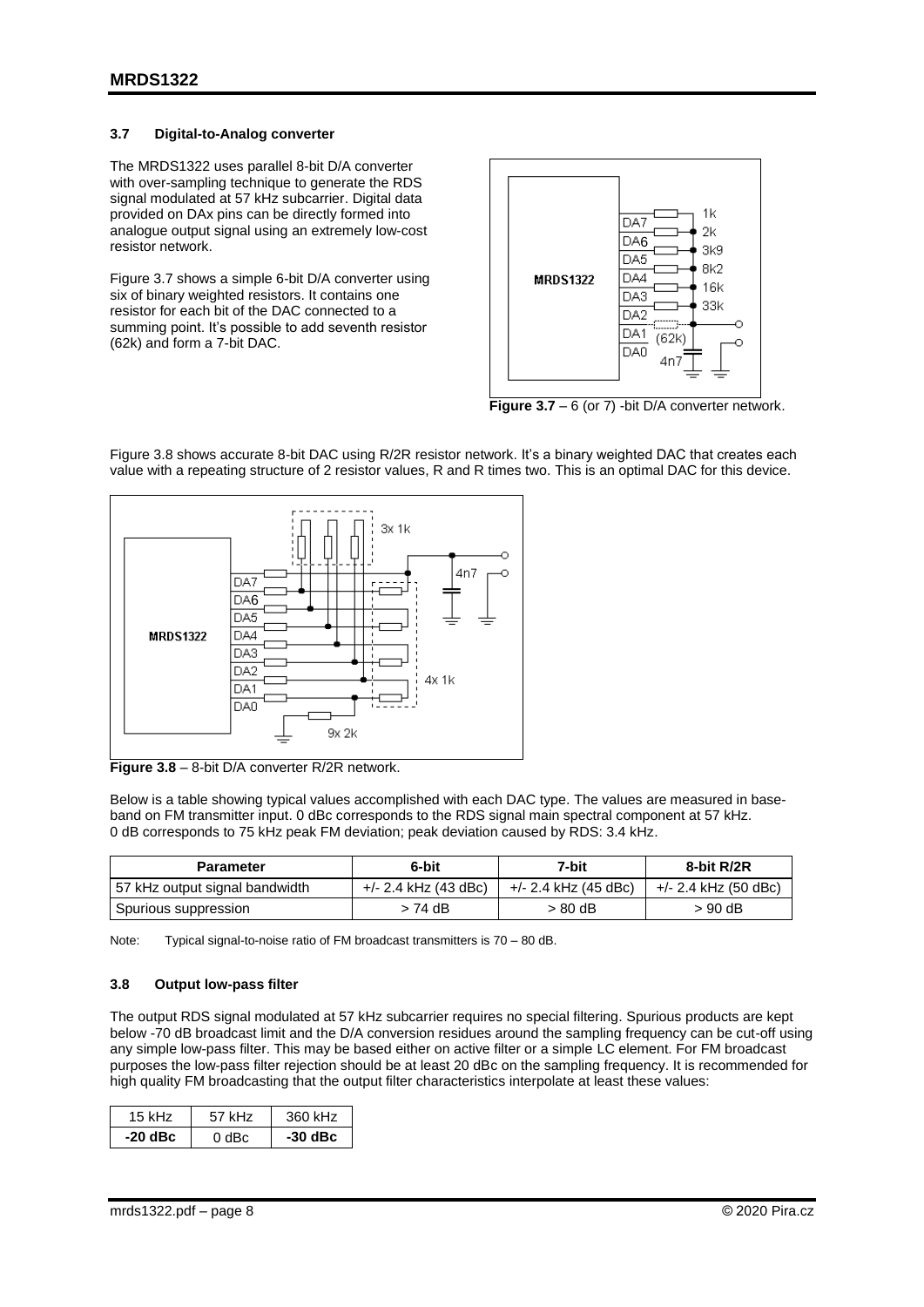## <span id="page-8-0"></span>**4 COMMUNICATION MODE SELECTION**

The device supports various communication modes for RDS data configuration. These modes cover all common methods of control including interfacing with mcu's, PC serial ports, USB adapters, Ethernet adapters, modems, etc. The communication protocol does not contain any security mechanism. If it is needed in your application, it must be assured by an upper layer.

The MODE pin selects the communication mode. This pin is read by the device on power-up or after reset. Some pins have different function, depending on the MODE selection (see section 1).

| Mode No. | <b>Description</b>                | <b>Selection</b>                                                                                        |
|----------|-----------------------------------|---------------------------------------------------------------------------------------------------------|
| 0        | RS232, 19200 Bd, active low (TTL) | Leave the MODE pin unconnected or connect it to $V_{DD}$<br>MODE O-CONTROLLER TO Vdd                    |
| 1        | RS232, 19200 Bd, active high      | Connect the MODE pin to DA2 pin through a diode<br>MODE $\circ$ DA2                                     |
| 2        | RS232, 2400 Bd, active low (TTL)  | Connect the MODE pin to DA1 pin through a diode<br>MODE $\circ$ $\rightarrow$ $\rightarrow$ $\circ$ DA1 |
| 3        | $I2C$ Slave                       | Connect the MODE pin to $V_{SS}$<br>o Vss                                                               |

#### <span id="page-8-1"></span>**4.1 Interfacing the MRDS1322**



**Figure 4.1** – Interfacing the MRDS1322 in mode 0 or 2.







**Figure 4.3** – Interfacing the MRDS1322 in mode 3.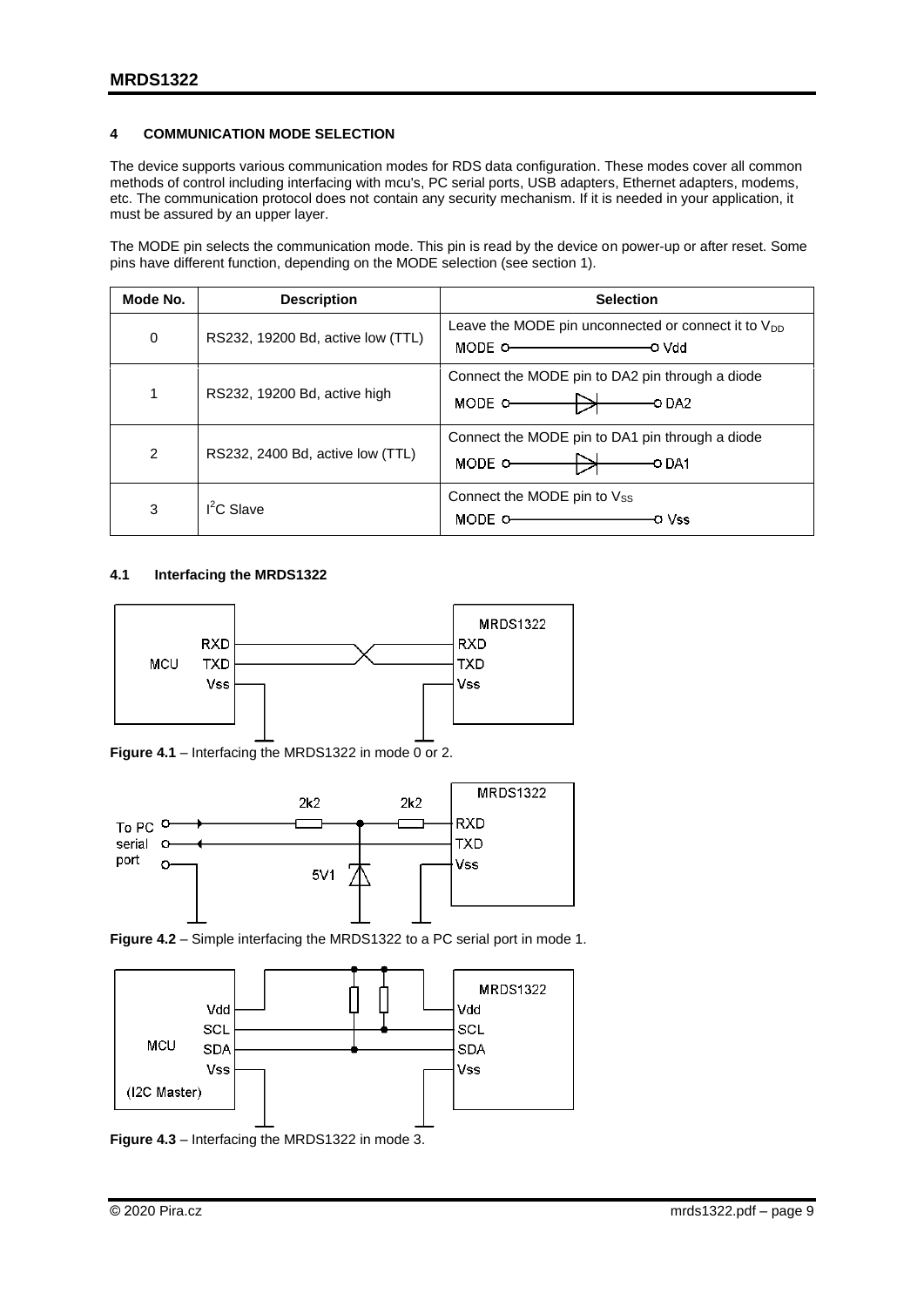#### <span id="page-9-0"></span>**5 I <sup>2</sup>C COMMUNICATION (MODE 3)**

#### <span id="page-9-1"></span>**5.1 Bus specification**

The  $I^2C$  is a bi-directional bus used to transfer addresses and data into and out of the device. According to the bus specification the MRDS1322 is a slave device driven by master. The master generates clock signal, START/STOP conditions, addresses and specifies if read or write operation will be performed. All devices on the  $I^2C$  bus are open drain terminals, therefore the bus requires pull-up resistors to V<sub>DD</sub>.

The  $I^2C$  peripheral implemented in the MRDS1322 fully meets the  $I^2C$  specification with respect to the bus timing specified in section 2. **The application developer may apply the same routines and libraries like for the communication with standard serial I <sup>2</sup>C EEPROM's** (for example 24LC04). Configuration of the RDS transmission is made by writing values to address locations as showed in section 7.

#### <span id="page-9-2"></span>**5.2 Write operations**

All write operations are performed in RAM so the number of write operations is unlimited. Storing the data into internal EEPROM memory is activated by a special command – writing a special value to the CONTROL register. Number of bytes written in page write mode is limited only by access RAM boundaries. For safety purposes the internal address counter will not wrap around if the last byte accessible is overstepped.





**Figure 5.2** – Page write

#### <span id="page-9-3"></span>**5.3 Read operations**

Read operations allow the master to access any RAM location. Implementation of the read operations is optional. To perform the read operation, first the word address must be set. This is done by sending the word address to the device as part of a write operation. After the word address is sent, the master generates a start condition following the acknowledge. This terminates the write operation, but not before the internal address pointer is set. Then the master issues the control byte again but with the R/W bit set to a one.



**Figure 5.3** – Random read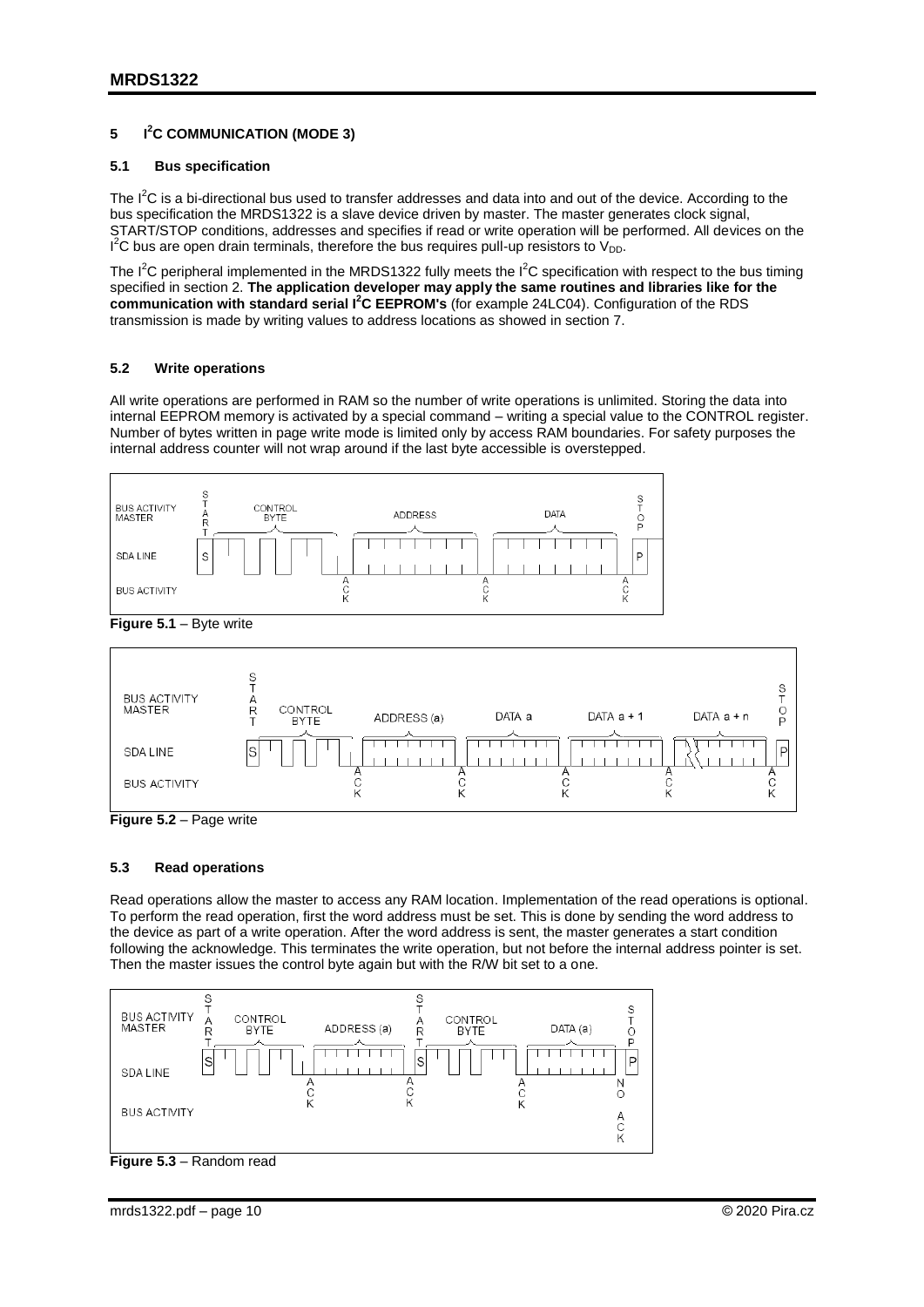

**Figure 5.4** – Sequential read

#### <span id="page-10-0"></span>**5.4 Control byte**

A control byte is the first byte received following the start condition from the master device. The control byte consists of a 7-bit control code. For the MRDS1322 this is set as 1101011 binary for read and write operations. The last bit of the control byte defines the operation to be performed. When set to one a read operation is selected, when set to zero a write operation is selected.

|                  | <b>Control byte</b> |     |  |  |
|------------------|---------------------|-----|--|--|
| <b>Operation</b> | <b>Control code</b> | R/W |  |  |
| Write            | 1101011             |     |  |  |
| Read             | 1101011             |     |  |  |

#### <span id="page-10-1"></span>**5.5 Acknowledge**

Each receiving device, when addressed, is obliged to generate an acknowledge (ACK) after the reception of each byte (9th bit). The master device must generate an extra clock pulse which is associated with this acknowledge bit. The device that acknowledges, has to pull down the SDA line during the acknowledge clock pulse in such a way that the SDA line is stable LOW during the HIGH period of the acknowledge related clock pulse. A master must signal an end of data to the slave by not generating an acknowledge bit on the last byte that has been clocked out of the slave. In this case, the slave must leave the data line HIGH to enable the master to generate the STOP condition.

#### <span id="page-10-2"></span>**5.6 Clock stretching**

A slave causes the SCL pin to be held low at the end of each data receive sequence. By holding the SCL line low, the slave has a time to process the last byte received before the master initiates another data transfer sequence. This enables the master to use high SCL frequency and prevents data lost due to possible overrun in the slave.

#### <span id="page-10-3"></span>**5.7 Application example (setting PTY)**



#### **More about I<sup>2</sup>C:**

 $[1]$  – The  $I^2C$  Bus Specification; Philips Semiconductors, www.nxp.com

[2] – 24LC04B/08B I<sup>2</sup>C Serial EEPROM's datasheet; Microchip, www.microchip.com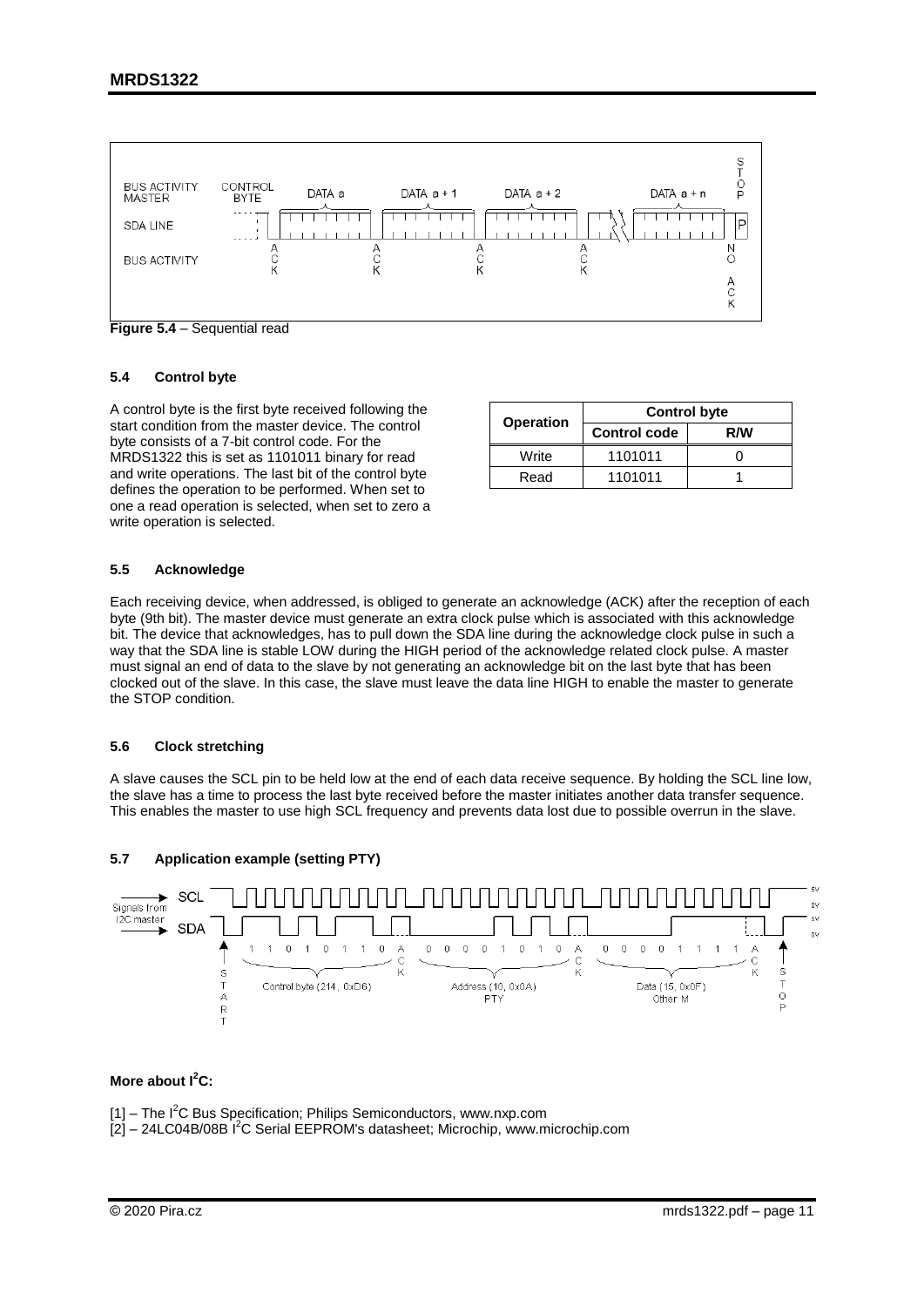### <span id="page-11-0"></span>**6 RS232 COMMUNICATION (MODE 0, 1, 2)**

For the RS232 communication, any write or read command as well as the data read comprise of a series of bytes, delimited by two reserved bytes (start byte and stop byte), which mark the beginning and end of the block. The start and stop bytes are uniquely defined, and may not occur within the block. In order to prevent this, the data is byte-stuffed prior to transmission. Byte-stuffing transforms an illegal occurrence of a reserved byte into two legal bytes. The reverse process is applied at read operation, byte-stuffed data are converted prior to processing. Thus, although the start and stop bytes are reserved, the data may contain bytes with any value.

### <span id="page-11-1"></span>**6.1 Write operations**

Each write command contains a start address pointing to the first location written in the device memory. No response is sent back. Thus the TXD pin may be left unconnected.

| Start byte<br>0xFE                               | Start<br>address | Data | Stop byte<br>0xFF |  |
|--------------------------------------------------|------------------|------|-------------------|--|
| <i>Mirita commond format</i><br><b>Ciausa 44</b> |                  |      |                   |  |

**Figure 4.1** – Write command format

#### <span id="page-11-2"></span>**6.2 Read operations**

Each read command contains a read constant (0xD0), start address pointing to the first location read and length of the data read.

| Start byte<br>0xFE | Read<br>constant<br>0xD0 | <b>Start</b><br>address | Lenath | Stop byte<br>0xFF |
|--------------------|--------------------------|-------------------------|--------|-------------------|
|--------------------|--------------------------|-------------------------|--------|-------------------|

**Figure 4.2** – Read command format

| Start byte | Start   | Data | Stop byte |
|------------|---------|------|-----------|
| 0xFE       | address |      | 0xFF      |
| --         |         |      |           |

**Figure 4.3** – Response format

#### <span id="page-11-3"></span>**6.3 Byte stuffing**

The technique of byte-stuffing is achieved by trapping reserved bytes in illegal fields, and transforming them into legal byte pairs. Byte values 0xFD, 0xFE, and 0xFF are transformed into a pair of bytes as shown in the table.

| Byte | Transformed into |  |
|------|------------------|--|
| 0xFD | $0xFD$ $0x00$    |  |
| 0xFF | $0xFD$ $0x01$    |  |
| 0xFF | $0xFD$ $0x02$    |  |

Thus, the bytes reserved for start and stop conditions (0xFE and 0xFF) will never occur within the block.

#### <span id="page-11-4"></span>**6.4 Application example (setting PI to 30FF and reading it back for verify)**

| To set the PI:         | FE 00 30 FD 02 FF $\rightarrow$ |               |
|------------------------|---------------------------------|---------------|
| To read the PI:        | FE D0 00 02 FF                  | $\rightarrow$ |
| The response received: | FE 00 30 FD 02 FF $\leftarrow$  |               |

#### <span id="page-11-5"></span>**6.5 Firmware update**

To allow firmware update, the final equipment must provide the RS232 interface and must allow to be set to one of the modes 0, 1 or 2. The firmware update is realised using a specialized Windows application. Currently (2016) no firmware update has been released yet.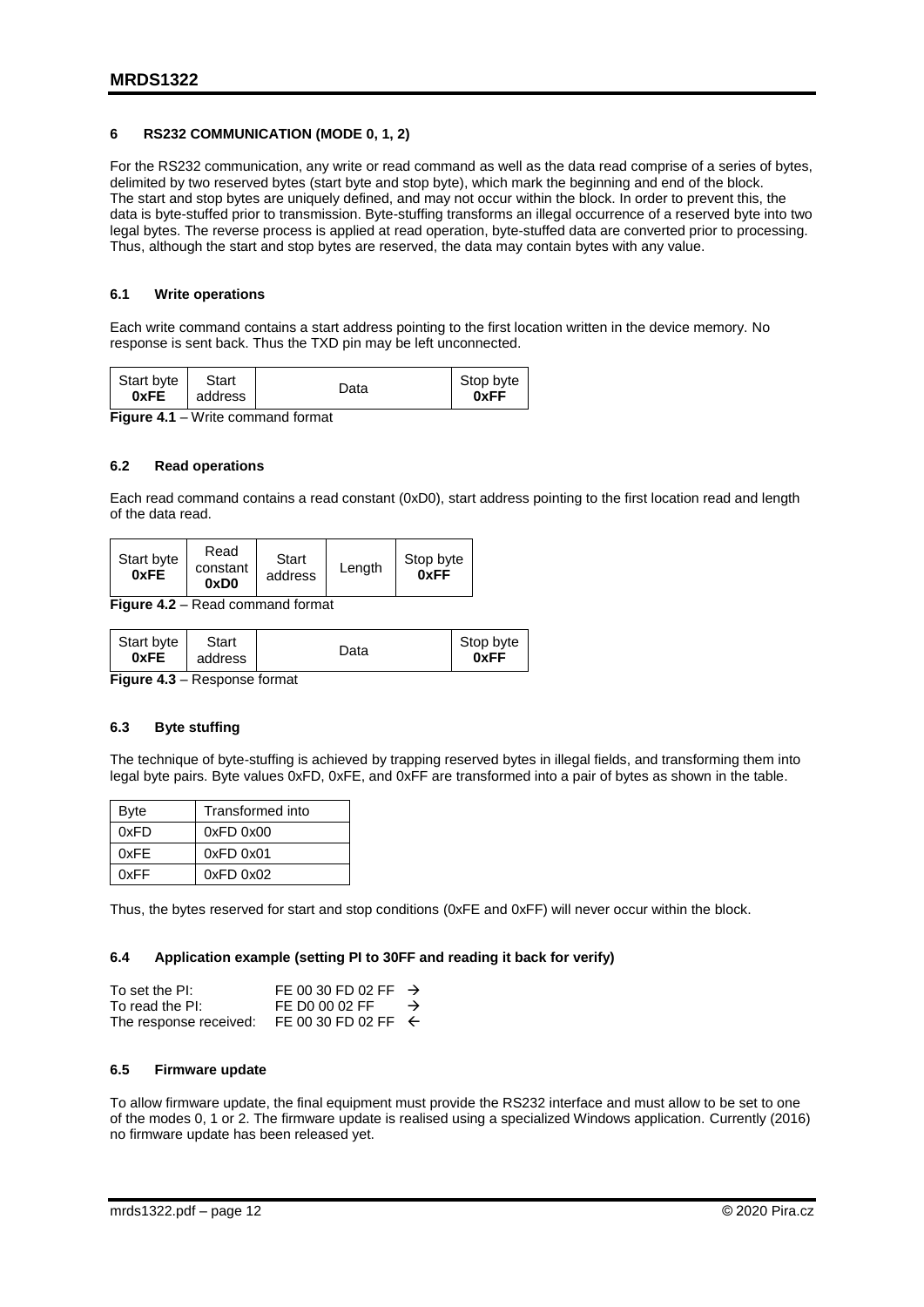## <span id="page-12-0"></span>**7 COMMENTED MEMORY MAP**

| <b>Address</b> |            |                  |                                                                                                                                                                                                                                                                                                                                                                                                                                                                                                                                                                                                                                                                                                                                                                                                                                                                                                                                                                                                                                                                                                                                                                                                                           |
|----------------|------------|------------------|---------------------------------------------------------------------------------------------------------------------------------------------------------------------------------------------------------------------------------------------------------------------------------------------------------------------------------------------------------------------------------------------------------------------------------------------------------------------------------------------------------------------------------------------------------------------------------------------------------------------------------------------------------------------------------------------------------------------------------------------------------------------------------------------------------------------------------------------------------------------------------------------------------------------------------------------------------------------------------------------------------------------------------------------------------------------------------------------------------------------------------------------------------------------------------------------------------------------------|
| <b>HEX</b>     | <b>DEC</b> | <b>Parameter</b> | <b>Description</b>                                                                                                                                                                                                                                                                                                                                                                                                                                                                                                                                                                                                                                                                                                                                                                                                                                                                                                                                                                                                                                                                                                                                                                                                        |
| $00 - 01$      | $0 - 1$    | PI               | Program Identification code.<br>Identification code of the radio station. Always contains four hexadecimal<br>digits.                                                                                                                                                                                                                                                                                                                                                                                                                                                                                                                                                                                                                                                                                                                                                                                                                                                                                                                                                                                                                                                                                                     |
| $02 - 09$      | $2 - 9$    | <b>PS Buffer</b> | Program Service name (buffered).<br>Static name of radio station that is displayed on receiver. Max. 8 characters<br>long, redundant characters must be filled as spaces (32).<br>Writing to this region is synchronized with the group order in order to provide<br>the best visual result on most receivers.                                                                                                                                                                                                                                                                                                                                                                                                                                                                                                                                                                                                                                                                                                                                                                                                                                                                                                            |
| 0A             | 10         | <b>PTY</b>       | Program Type (0-31).<br>An identification number to be transmitted with each program item, intended to<br>specify the current Program Type within 32 possibilities.<br>Program type codes (Europe / US):<br>$0 - (none) / (none)$<br>1 - News / News<br>2 - Affairs / Information<br>3 - Info / Sports<br>4 - Sport / Talk<br>5 - Education / Rock<br>6 - Drama / Classic Rock<br>7 - Cultures / Adult Hits<br>8 - Science / Soft Rock<br>9 - Varied Speech / Top 40<br>10 - Pop Music / Country<br>11 - Rock Music / Oldies<br>12 - Easy Music / Soft<br>13 – Light Classics Music / Nostalgia<br>14 - Serious Classics / Jazz<br>15 - Other Music / Classical<br>16 - Weather / Rhythm and Blues<br>17 - Finance / Soft Rhythm and Blues<br>18 - Children / Foreign Language<br>19 - Social Affairs / Religious Music<br>20 - Religion / Religious Talk<br>21 - Phone In / Personality<br>22 - Travel / Public<br>23 - Leisure / College<br>24 - Jazz Music / (unassigned)<br>25 - Country Music / (unassigned)<br>26 - National Music / (unassigned)<br>27 - Oldies Music / (unassigned)<br>28 - Folk Music / (unassigned)<br>29 - Documentary / Weather<br>30 - Alarm Test / Emergency Test<br>31 - Alarm / Emergency |
| 0 <sub>B</sub> | 11         | DI               | Decoder Identification (0-15).                                                                                                                                                                                                                                                                                                                                                                                                                                                                                                                                                                                                                                                                                                                                                                                                                                                                                                                                                                                                                                                                                                                                                                                            |
| OC             | 12         | MS               | Music/Speech switch (0/1).<br>0 - Speech program<br>1 - Music program                                                                                                                                                                                                                                                                                                                                                                                                                                                                                                                                                                                                                                                                                                                                                                                                                                                                                                                                                                                                                                                                                                                                                     |
| 0D             | 13         | TP               | Traffic Program (0/1).<br>This is a flag to indicate that the tuned program carries traffic announcements.<br>The TP flag must only be set on programs that dynamically switch on the TA<br>identification during traffic announcements. The signal shall be taken into<br>account during automatic search tuning.                                                                                                                                                                                                                                                                                                                                                                                                                                                                                                                                                                                                                                                                                                                                                                                                                                                                                                        |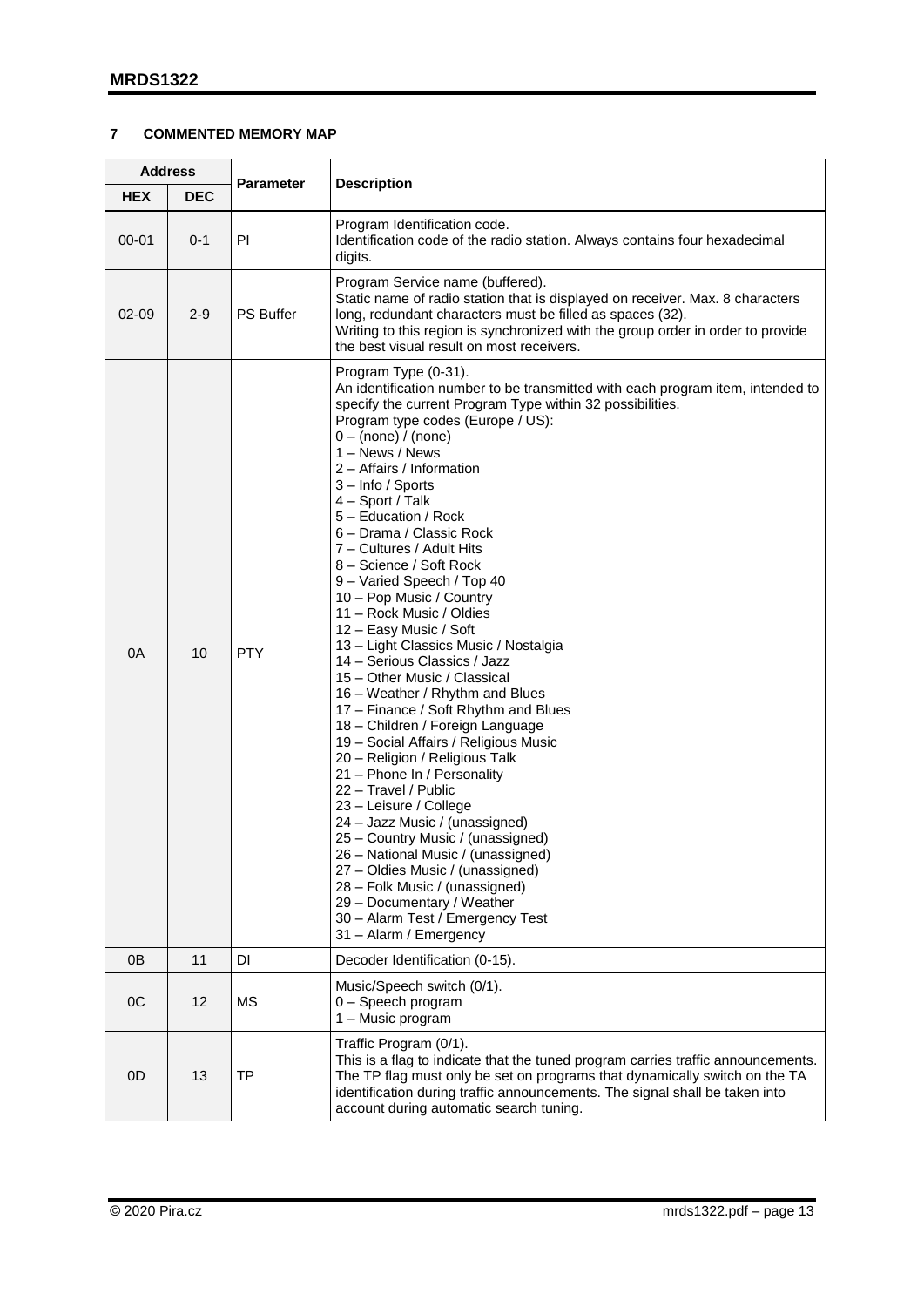| 0E      | 14      | TA                 | Traffic Announcement (0/1).<br>Indicates instantaneous presence (1) of traffic information during<br>broadcasting.<br>When this value is set to 1 by external TA switch, the value specified by TA<br>command has no effect.<br>When this value is set to 1 by TA command, the value set by external TA<br>switch has no effect.                                                                                                                                                                                                                                                                                                                                                                                                                                                                                                                                                       |
|---------|---------|--------------------|----------------------------------------------------------------------------------------------------------------------------------------------------------------------------------------------------------------------------------------------------------------------------------------------------------------------------------------------------------------------------------------------------------------------------------------------------------------------------------------------------------------------------------------------------------------------------------------------------------------------------------------------------------------------------------------------------------------------------------------------------------------------------------------------------------------------------------------------------------------------------------------|
| 0F      | 15      | <b>AFNUM</b>       | Number of Alternative Frequencies (0-15).                                                                                                                                                                                                                                                                                                                                                                                                                                                                                                                                                                                                                                                                                                                                                                                                                                              |
| $10-1E$ | 16-30   | AF                 | List of Alternative Frequency channels in hexadecimal range of 01-CC (87.6-<br>107.9 MHz). Up to 15 items allowed. Starts at the first address.                                                                                                                                                                                                                                                                                                                                                                                                                                                                                                                                                                                                                                                                                                                                        |
| 1F      | 31      | <b>RTEN</b>        | <b>Bit 0:</b><br>Enables (1) or disables (0) the Radiotext.<br><b>Bit 1:</b><br>Controls the RT A/B type flag.                                                                                                                                                                                                                                                                                                                                                                                                                                                                                                                                                                                                                                                                                                                                                                         |
| 20-5F   | 32-95   | <b>RT</b>          | Radiotext.<br>Up to 64 characters long text message to be displayed on receiver in<br>Radiotext format. Redundant characters must be filled as spaces (32).<br>Car radios usually don't support this service, Dynamic PS can be used<br>instead.                                                                                                                                                                                                                                                                                                                                                                                                                                                                                                                                                                                                                                       |
| 60      | 96      | UDG1EN             | Enables (1) or disables (0) the UDG1 transmission. By default (if RT is<br>enabled), the group order on the device output is<br>0A 0A 0A 0A 2A (UDG1) 0A 0A 0A 0A 2A (UDG1) etc.                                                                                                                                                                                                                                                                                                                                                                                                                                                                                                                                                                                                                                                                                                       |
| 61-66   | 97-102  | <b>UDG1 Buffer</b> | User Defined Group 1 (buffered)<br>Specifies one free content group in BBBBCCCCDDDD format, which is<br>repeatedly transmitted by the RDS encoder. BBBB, CCCC and DDDD<br>represent the contents of the block B, block C and block D.<br>The RDS encoder calculates the CRC automatically.<br>According to the RDS standard, the block A has not been specified as it is<br>always the PI code.<br>According to the RDS standard, the block C is internally substituted by the PI<br>code whenever block B bit 11 is set to 1, indicating group version B.<br>The PTY and TP services set in the UDG1 group (block B bits 10:5) are<br>ignored and are substituted according to the internal configuration of these<br>services in the RDS encoder.                                                                                                                                    |
| 67-6C   | 103-108 | <b>UDG2 Buffer</b> | User Defined Group 2 (buffered)<br>Orders the RDS encoder to send directly RDS group whose content is free.<br>The Group content is in BBBBCCCCDDDD format where BBBB, CCCC and<br>DDDD represent the contents of the block B, block C and block D.<br>The RDS encoder calculates the CRC automatically.<br>According to the RDS standard, the block A has not been specified as it is<br>always the PI code.<br>According to the RDS standard, the block C is internally substituted by the PI<br>code whenever block B bit 11 is set to 1, indicating group version B.<br>The PTY and TP services set in the UDG2 group (block B bits 10:5) are<br>ignored and are substituted according to the internal configuration of these<br>services in the RDS encoder.<br>Using this command, the RDS transmission can then be partially or fully<br>controlled by an external application. |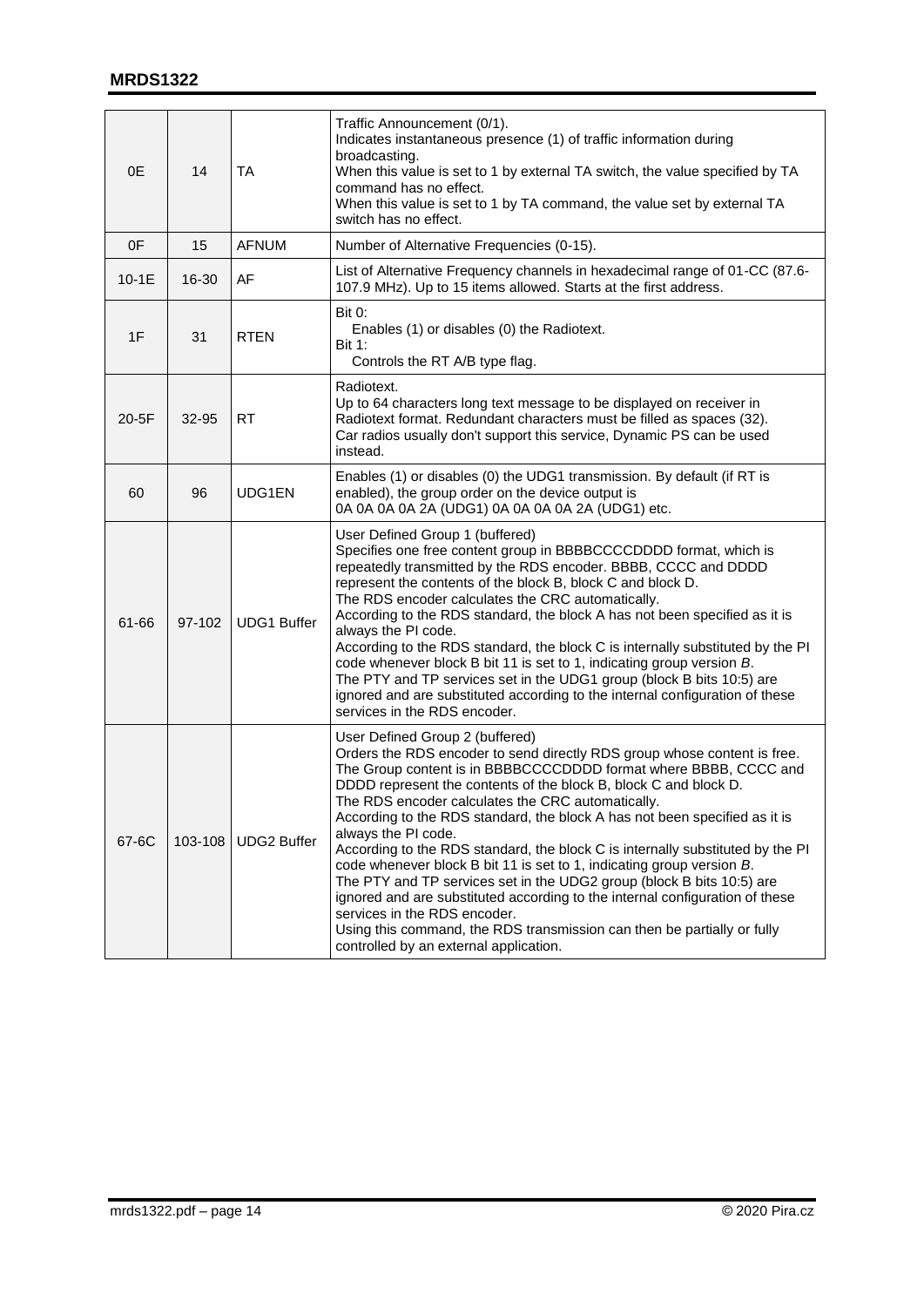| 6D | 109 | UDG2CNT        | Can be set to 0-8. When set to a value greater than zero, the UDG2 group<br>starts to be inserted from the buffer to the RDS stream. Each transmission will<br>decrease the UDG2CNT byte by 1. When the value counts down to zero, the<br>UDG2 transmission will stop in the next cycle. The buffer content will retain.<br><b>UDG2 Buffer</b><br>Copy to transmission buffer<br>87.6 ms<br>Previous RDS group<br>UDG2 RDS group<br>RDS Stream -<br>UDG2CNT <sup>1</sup><br>Set by the user<br>Cleared by the device<br>Figure 7.1 - Inserting one UDG2 RDS group<br>When the UDG2CNT is decrementing, the UDG2 groups make a continuous<br>block on the output. Changing the buffer content while the UDG2CNT is<br>greater than zero is not allowed.<br>If high UDG rate is required, the user may read the UDG2CNT byte and test it<br>for zero value in order to recognize that another group can be written to the<br>UDG2 buffer. This allows for fully synchronous UDG transmission. |
|----|-----|----------------|---------------------------------------------------------------------------------------------------------------------------------------------------------------------------------------------------------------------------------------------------------------------------------------------------------------------------------------------------------------------------------------------------------------------------------------------------------------------------------------------------------------------------------------------------------------------------------------------------------------------------------------------------------------------------------------------------------------------------------------------------------------------------------------------------------------------------------------------------------------------------------------------------------------------------------------------------------------------------------------------|
| 6E | 110 | <b>EXTSYNC</b> | External pilot synchronisation.<br>1 - Automatic external synchronisation if pilot tone present (default)<br>0 - Forced internal clock source (for mono transmission only)                                                                                                                                                                                                                                                                                                                                                                                                                                                                                                                                                                                                                                                                                                                                                                                                                  |
| 6F | 111 | <b>PHASE</b>   | RDS Signal phase (0-18).<br>Fixes the relative phase shift between the pilot tone and the RDS signal. Has<br>effect only if bit 0 of the EXTSYNC is set to 1 and pilot tone is present.<br>Changing the value by one results in 9.5 degrees phase shift change.<br>The value serves only as a scale, it may not provide real phase shift value.                                                                                                                                                                                                                                                                                                                                                                                                                                                                                                                                                                                                                                             |
| 70 | 112 | <b>STATUS</b>  | Status register - read only.<br><b>Bit 0:</b><br>1 - Pilot tone present<br>0 - Pilot tone not present or internal clock source set<br><b>Bit 1:</b><br>State of TA that is on air.<br>Bit 2:<br>Indicates if Dynamic PS text loop is running (1) or static PS is displayed (0).<br><b>Bit 3:</b><br>Indicates whether the new PS is still waiting in the PS buffer (1) or the PS<br>buffer content has been already copied (0).<br><b>Bit 7:</b><br>Indicates whether the RDS subcarrier is on (1) or off (0).                                                                                                                                                                                                                                                                                                                                                                                                                                                                              |
| 71 | 113 | <b>CONTROL</b> | Control register - write only.<br>Depending on the value written the operation is performed.<br>69 (0x45, 'E'):<br>Stores all RAM content to internal EEPROM. The content will be restored<br>on next power-up.<br>82 (0x52, 'R'):<br>Provokes a hardware reset of the RDS encoder and is equivalent to an "off-<br>on" cycle of the RDS encoder. Must be the only byte written in the START-<br>STOP session.<br>48 (0x30, '0'):<br>Switches off the RDS subcarrier. Must be the only byte written in the<br>START-STOP session.<br>49 (0x31, '1'):<br>Switches on the RDS subcarrier.                                                                                                                                                                                                                                                                                                                                                                                                     |
| 72 | 114 | <b>SPSPER</b>  | Static PS period (0-255).<br>Specifies the time between two repeats of the Dynamic PS text. Static PS<br>(PS) is displayed during this time. Increasing the value by 1 increases the<br>period by approx. 2.7 seconds.<br>If value 255 is set, the Dynamic PS will be displayed only once, if the<br>DPSNUM address is written.                                                                                                                                                                                                                                                                                                                                                                                                                                                                                                                                                                                                                                                             |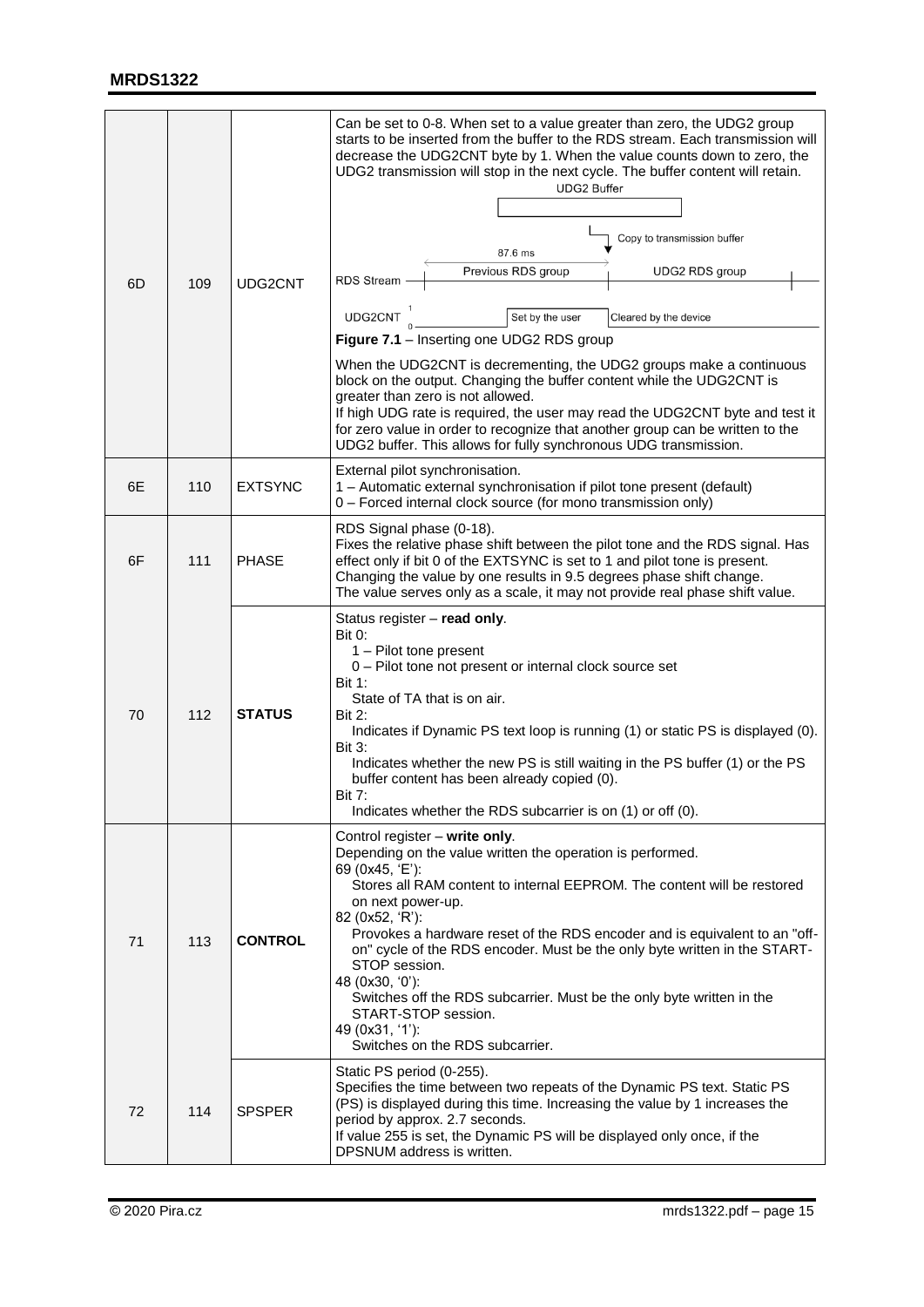## **MRDS1322**

| 73    | 115     | <b>DPSMOD</b>  | Display mode for the Dynamic PS text (0-3).<br>0 - Scrolling by fixed 8 characters<br>1 - Scrolling by 1 character<br>2 - Word alignment scrolling<br>3 - Scrolling by 1 character, text separated by spaces at begin and end<br>The dynamic PS text must be longer than 7 characters for mode 1.                                                                                                                       |
|-------|---------|----------------|-------------------------------------------------------------------------------------------------------------------------------------------------------------------------------------------------------------------------------------------------------------------------------------------------------------------------------------------------------------------------------------------------------------------------|
| 74    | 116     | <b>LABPER</b>  | Label period in range of 0-255 used in Dynamic PS mode 0 and 2. Increasing<br>the value by 1 increases the period by approx. 0.54 seconds.                                                                                                                                                                                                                                                                              |
| 75    | 117     | <b>SCRLSPD</b> | Scrolling PS speed (0/1).<br>Sets high (0) or low (1) speed of scrolling PS transmission (mode 1 and 3).<br>Although setting high speed gives the result looking better, remember that on<br>some receivers or under bad reception conditions the text may be unreadable.<br>The reason has nothing to do with the device and comes out from the fact that<br>scrolling PS has never been included in the RDS standard. |
| 76    | 118     | <b>DPSNUM</b>  | Number of characters in Dynamic PS (0-80). When written, the Dynamic PS<br>text loop restarts.                                                                                                                                                                                                                                                                                                                          |
| 77-C6 | 119-198 | <b>DPS</b>     | Dynamic PS.<br>Up to 80 characters long text message to be displayed on receiver instead of<br>static PS name. Can be used for song titles streaming etc.<br>Before writing new text, set the DPSNUM to 0. After the text is written, set the<br>DPSNUM to corresponding value.                                                                                                                                         |
| C7    | 199     |                | (reserved)                                                                                                                                                                                                                                                                                                                                                                                                              |
| C8-CF | 200-207 | <b>PS</b>      | Program Service name (not buffered).                                                                                                                                                                                                                                                                                                                                                                                    |

#### **Notes:**

- Buffered address range Content of this address range is not directly used for the RDS transmission. If at least one byte from the address range is written, after STOP condition on the bus the content is copied to internal not buffered address range and synchronised with RDS groups order. This prevents transmission of partial content and mixing old and new strings when the address range is written. For the PS both buffered and not buffered address ranges are provided.
- Bit order:

| MSB |                                                               |  |  |  |
|-----|---------------------------------------------------------------|--|--|--|
|     | Bit 7   Bit 6   Bit 5   Bit 4   Bit 3   Bit 2   Bit 1   Bit 0 |  |  |  |

Dynamic PS examples for each DPSMOD value:

| Mode 0                               | Mode 1         | Mode 2         | Mode 3            |
|--------------------------------------|----------------|----------------|-------------------|
| THIS IS                              | <b>EXAMPLE</b> | THIS IS        | M                 |
| AN EXAMP                             | XAMPLE O       | AN             | MO                |
| LE OF MO                             | AMPLE OF       | <b>EXAMPLE</b> | <b>MOD</b>        |
| DE 0                                 | MPLE OF        | OF MODE        | MODE              |
|                                      | PLE OF M       | $\overline{2}$ | MODE              |
|                                      | LE OF MO       |                | MODE <sub>3</sub> |
|                                      | E OF MOD       |                | MODE 3            |
|                                      | OF MODE        |                | MODE 3            |
|                                      | OF MODE        |                | ODE <sub>3</sub>  |
|                                      | F MODE 1       |                | DE 3              |
|                                      | E <sub>3</sub> |                |                   |
| ≻ Label period or Scrolling PS speed | з              |                |                   |
|                                      |                |                | 3                 |

- $\blacktriangledown$  Time
- UDG1 and UDG2 byte order in the block: Higher byte is sent first.
- Application note for general purpose data transmission using UDG groups: It is possible to use last 4 bytes (block C and D) for general purpose data transfers. Longer data may split into 4 bytes segments, sent in sequence. The sequence counter can be put into block B bits 4:0. The group type (block B bits 15:11) should be set to 01100.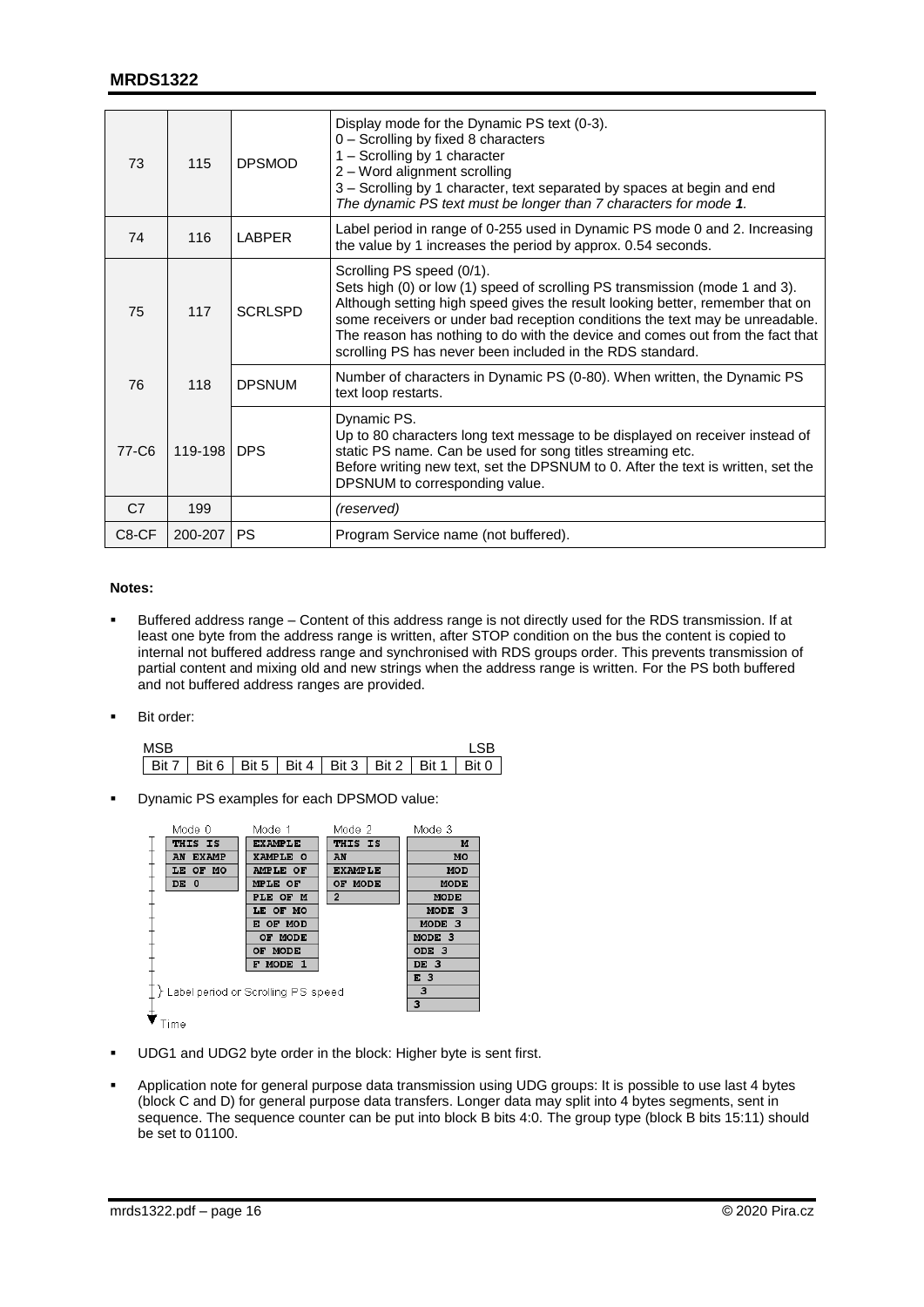## <span id="page-16-0"></span>**8 TEST CIRCUIT**

## <span id="page-16-1"></span>**8.1 Schematic diagram**



**Figure 8.1 – Test circuit schematic diagram.** 

## <span id="page-16-2"></span>**8.2 Characteristics**

The test circuit is characterized as follows:

- Power supply voltage: 5 V
- Communication bus:  $I^2C$
- DAC type: R/2R 8-bit
- Output filter: simple LC element resonating at 57 kHz (L1 serial resistance 1.9 Ω; C5 is a plastic film type, a value of 25 nF has been chosen to compensate the L1 inductance loss at higher frequencies)
- Output level: adjustable 0 to 1 V pp
- LED output, TA input: not used
- Pilot input: not used (switched to internal reference)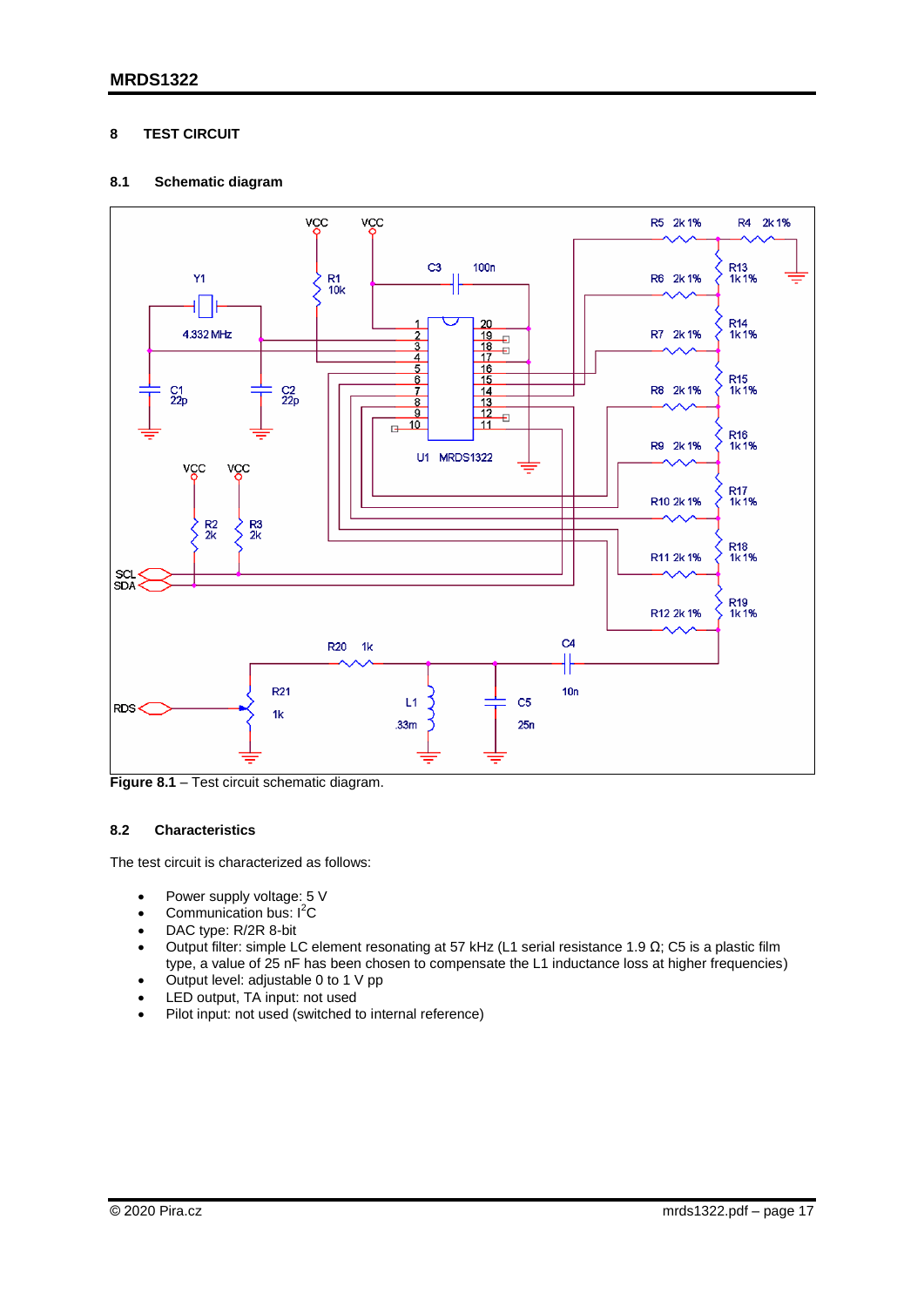## <span id="page-17-0"></span>**8.3 Output analysis**



Figure 8.2 – Output RDS signal on oscilloscope (horizontal: 200 µs/div, vertical: 200 mV/div).



**Figure 8.3** – Output spectrum measured on transmitter input (horizontal: 37.5 kHz/div, vertical: -10 dB/div; 0 dB corresponds to 75 kHz peak FM deviation; peak deviation caused by RDS: 3.4 kHz).



Figure 8.4, 8.5 – Output LC filter characteristics.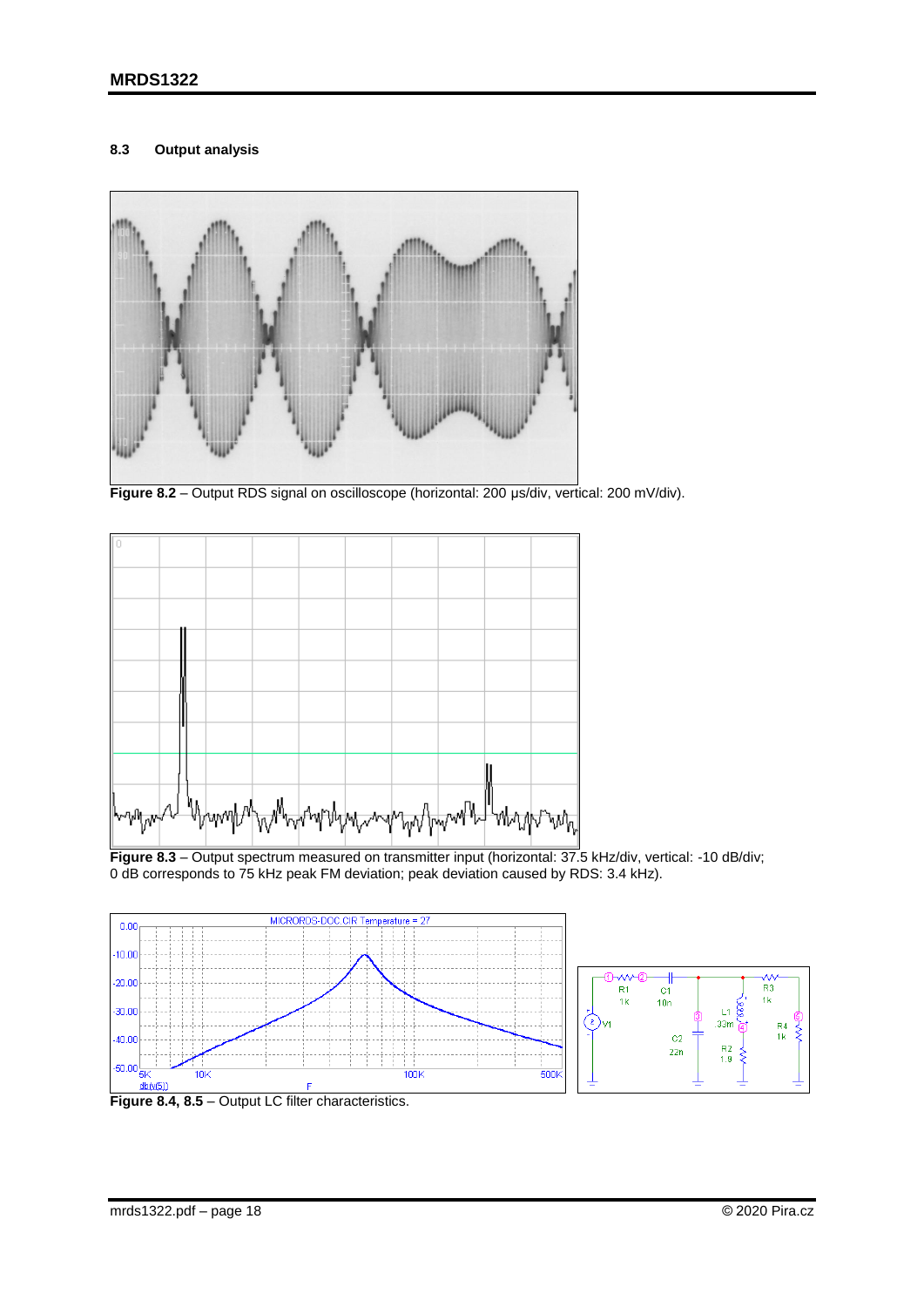# <span id="page-18-0"></span>**9 PACKAGE DETAILS**



| ↑ 20-Lead PDIP - 300 mil Body |            |            |       |  |  |
|-------------------------------|------------|------------|-------|--|--|
| Symbol                        | <b>MIN</b> | <b>NOM</b> | MAX   |  |  |
| N                             |            | 20         |       |  |  |
| e                             |            | .100 BSC   |       |  |  |
| Α                             |            |            | .210  |  |  |
| A <sub>2</sub>                | .115       | .130       | .195  |  |  |
| A <sub>1</sub>                | .015       |            |       |  |  |
| E                             | .300       | .310       | .325  |  |  |
| E1                            | .240       | .250       | .280  |  |  |
| D                             | .980       | 1.030      | 1.060 |  |  |
| L                             | .115       | .130       | .150  |  |  |
| C                             | .008       | .010       | .015  |  |  |
| b <sub>1</sub>                | .045       | .060       | .070  |  |  |
| b                             | .014       | .018       | .022  |  |  |
| eВ                            |            |            | .430  |  |  |

| $\bigvee$ 20-Lead SOIC - 7.5 mm Body |                                        |           |              |  |  |
|--------------------------------------|----------------------------------------|-----------|--------------|--|--|
| Symbol                               | <b>MIN</b><br><b>MAX</b><br><b>NOM</b> |           |              |  |  |
| N                                    |                                        | 20        |              |  |  |
| е                                    |                                        | 1.27 BSC  |              |  |  |
| A                                    |                                        |           | 2.65         |  |  |
| A2                                   | 2.05                                   |           |              |  |  |
| $\overline{A1}$                      | 0.10                                   |           | 0.30         |  |  |
| E                                    | 10.30 BSC                              |           |              |  |  |
| E <sub>1</sub>                       | 7.5 BSC                                |           |              |  |  |
| D                                    |                                        | 12.80 BSC |              |  |  |
| h                                    | .25                                    |           | 0.75         |  |  |
|                                      | .40                                    |           | 1.27         |  |  |
| $\overline{L1}$                      |                                        | 1.40 REF  |              |  |  |
| Ф                                    | $\overline{0^{\circ}}$                 |           | $8^{\circ}$  |  |  |
| C                                    | 0.20                                   |           | 0.33         |  |  |
| b                                    | 0.31                                   |           | 0.51         |  |  |
| α                                    | $5^{\circ}$<br>$15^{\circ}$            |           |              |  |  |
| β                                    | $5^{\circ}$                            |           | $15^{\circ}$ |  |  |